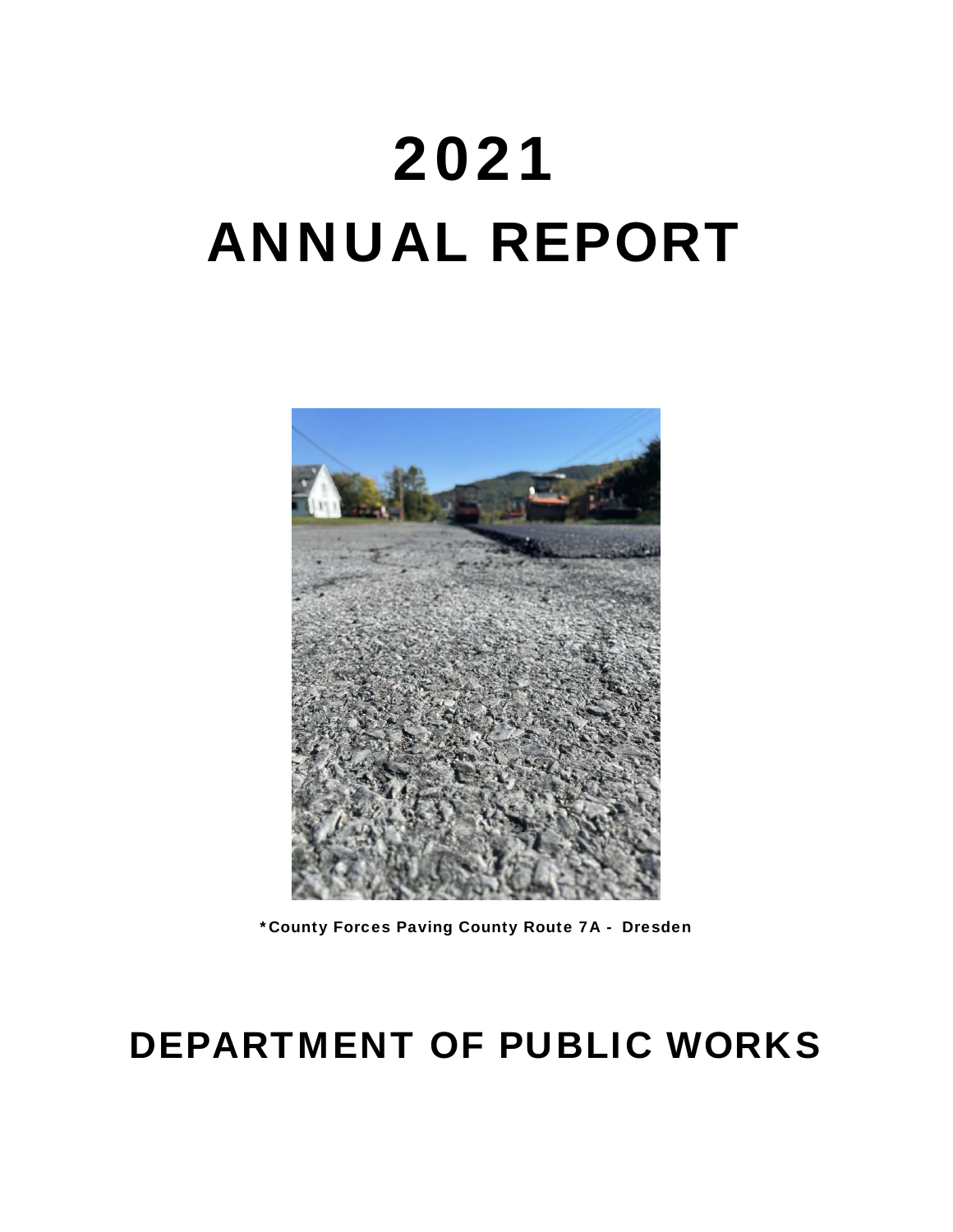**2021 EXPENDITURES OVERSEEN BY DPW**



### **2021 EXPENDITURES (OVERSEEN BY THE DPW)**

| <b>ACCOUNT NAME</b>     | <b>EXPENDITURES</b> | % OF TOTAL |  |
|-------------------------|---------------------|------------|--|
|                         |                     |            |  |
| <b>CAR POOL</b>         | \$624,566.56        | 2.87%      |  |
| <b>HIGHWAY</b>          | \$16,393,734.32     | 75.40%     |  |
| <b>CAPITAL PROJECTS</b> | \$4,617,761.56      | 21.24%     |  |
| <b>ADMINISTRATION</b>   | \$107,429.65        | 0.49%      |  |
| <b>TOTAL</b>            | \$21,743,492.09     | 100.00%    |  |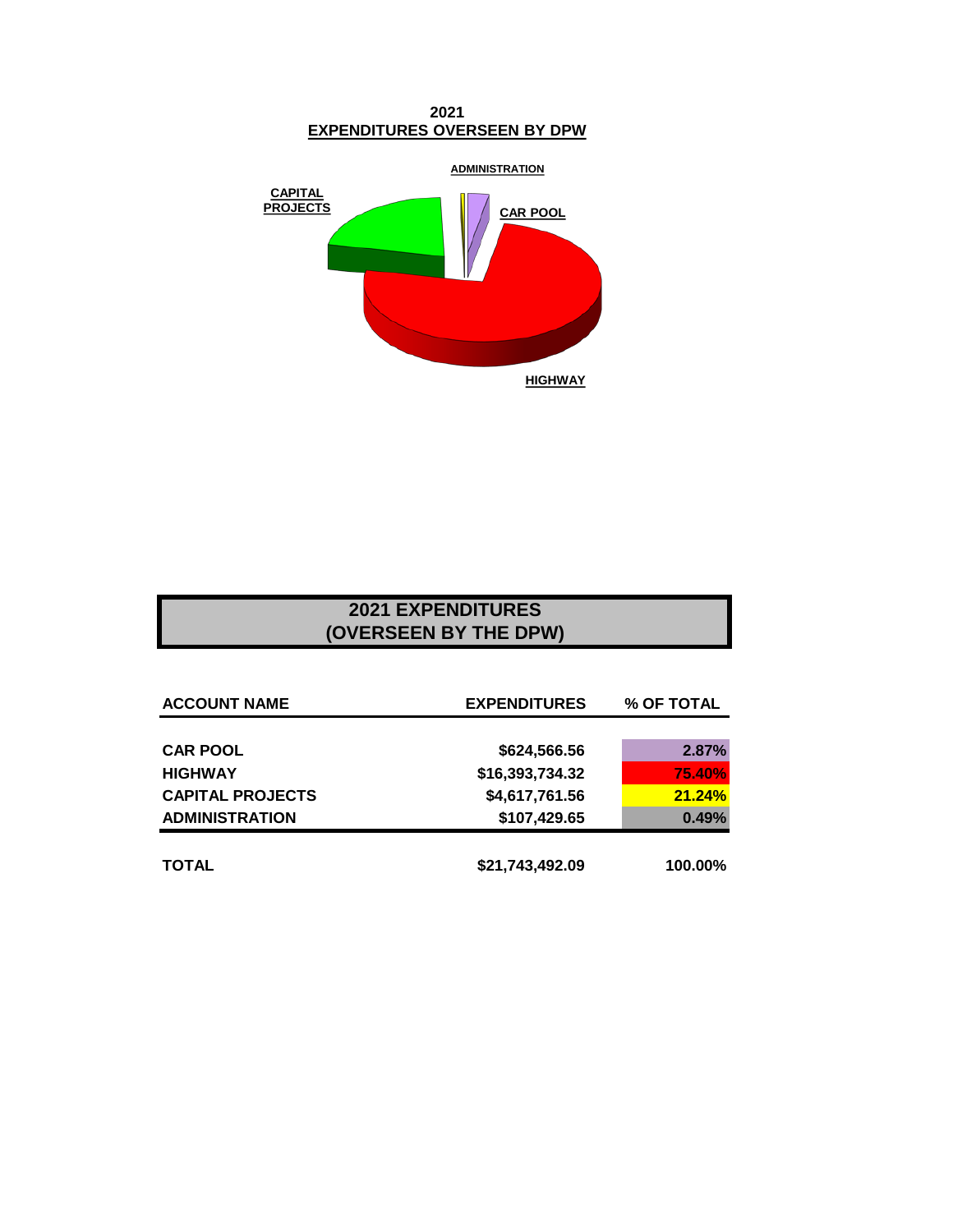| <b>2021 EXPENDITURES</b>     |                                                        |                    |            |  |  |
|------------------------------|--------------------------------------------------------|--------------------|------------|--|--|
|                              | <b>ALL FUNDS</b>                                       |                    |            |  |  |
|                              |                                                        |                    |            |  |  |
| <b>ACCOUNT NUMBER</b>        | <b>ACCOUNT NAME</b>                                    | <b>EXPENDITURE</b> | % OF TOTAL |  |  |
|                              |                                                        |                    |            |  |  |
| A1490                        | <b>DPW - ADMINISTRATION</b>                            | \$107,429.65       |            |  |  |
|                              | <b>SUB-TOTAL</b>                                       | \$107,429.65       | 0.49%      |  |  |
|                              |                                                        |                    |            |  |  |
| CM5135                       | <b>POOL CAR</b>                                        | \$589,934.24       |            |  |  |
|                              | <b>BENEFITS (CM)</b>                                   | \$34,632.32        |            |  |  |
|                              | <b>SUB-TOTAL</b>                                       | \$624,566.56       | 2.87%      |  |  |
|                              |                                                        |                    |            |  |  |
| D3310                        | <b>TRAFFIC CONTROL</b>                                 | \$350,275.76       |            |  |  |
| D5010                        | <b>ADMINISTRATION</b>                                  | \$148,661.29       |            |  |  |
| D5020                        | <b>ENGINEERING</b>                                     | \$223,662.51       |            |  |  |
| D5110                        | <b>MAINTENANCE OF HIGHWAYS &amp; BRIDGES</b>           | \$4,003,801.36     |            |  |  |
| D5142                        | <b>COUNTY SNOW &amp; ICE CONTROL</b>                   | \$1,242,091.04     |            |  |  |
| D5144                        | <b>STATE SNOW &amp; ICE CONTROL</b>                    | \$469,070.01       |            |  |  |
| D5112                        | <b>HIGHWAY PROJECTS</b>                                | \$4,439,086.79     |            |  |  |
| D5120                        | <b>BRIDGE PROJECTS</b>                                 | \$504,990.12       |            |  |  |
|                              |                                                        |                    |            |  |  |
| <b>DM5130</b>                | <b>ROAD MACHINERY</b>                                  | \$3,044,602.36     |            |  |  |
|                              | <b>BENEFITS (D,DM)</b>                                 | \$1,967,493.08     |            |  |  |
|                              | <b>SUB-TOTAL DIV. OF HIGHWAYS</b>                      | \$16,393,734.32    | 75.40%     |  |  |
| <b>CAPITAL CONSTRUCTION:</b> |                                                        |                    |            |  |  |
| Project 78:                  | <b>CR113 Bridge over the Battenkill (Clarks Mills)</b> | \$31,423.64        |            |  |  |
| Project 81:                  | <b>CR10 Bridge over Poultney River</b>                 | \$23.57            |            |  |  |
| Project 125:                 | Capital Improvements: Fuel System Upgrades             | \$1,619.73         |            |  |  |
| Project 126:                 | <b>CR61 Bridge Over the Battenkill (Shushan)</b>       | \$37,062.04        |            |  |  |
| Project 127:                 | <b>Church Street #2</b>                                | \$2,969,424.26     |            |  |  |
| Project 128:                 | Minor Marchiselli Aid Projects: CR35/36 Pvmt.Pres.     | \$1,578,208.32     |            |  |  |
|                              | <b>SUB-TOTAL CAPITAL CONSTRUCTION</b>                  | \$4,617,761.56     | 21.24%     |  |  |
|                              |                                                        |                    |            |  |  |
|                              |                                                        |                    |            |  |  |
|                              | TOTAL EXPENDITURES FOR 2021                            | \$21,743,492.09    | 100.00%    |  |  |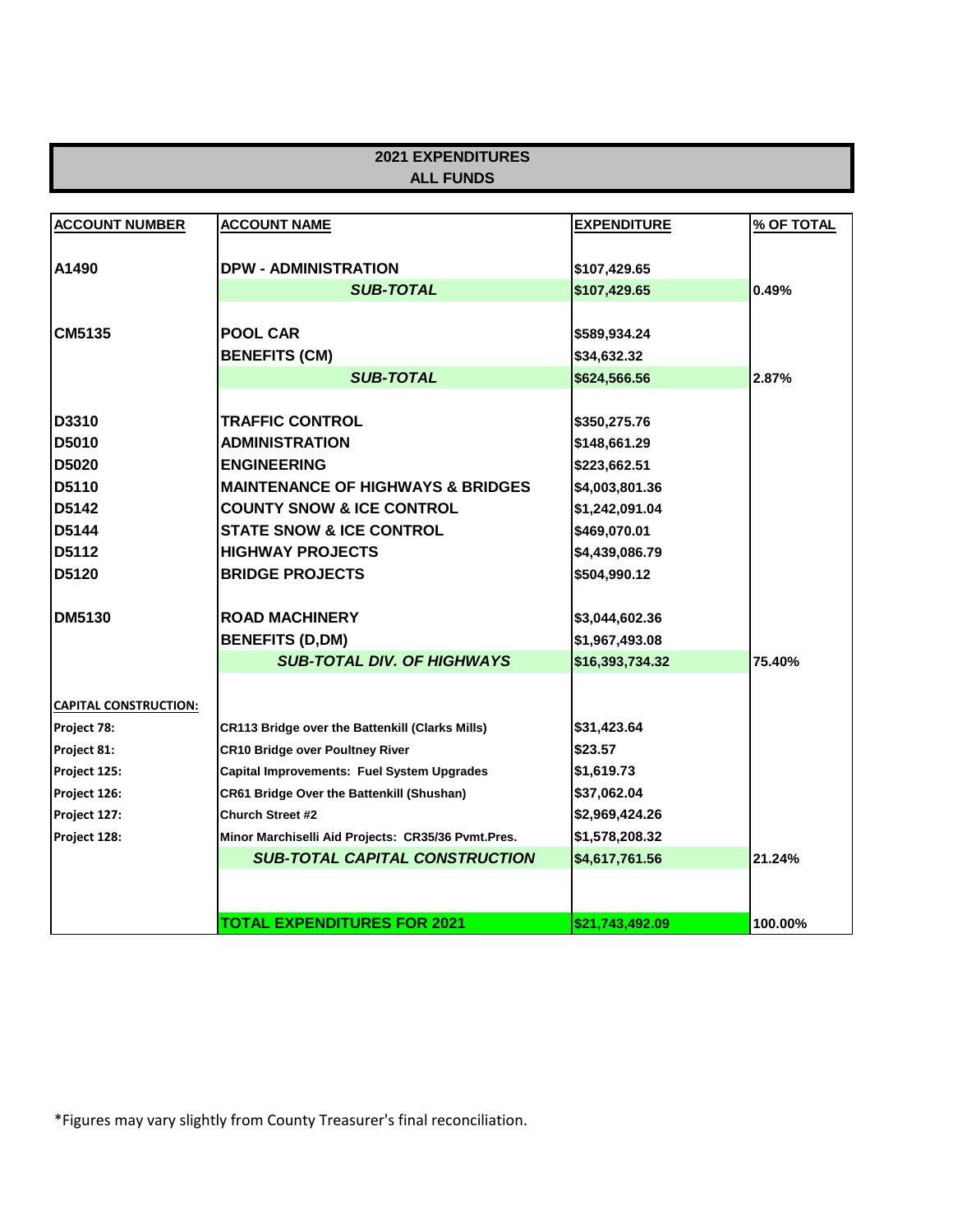# **2021 DPW GENERAL FUND**

|                             | <b>APPROPRIATIONS</b> | <b>EXPENDED</b> | <b>BALANCE</b> |
|-----------------------------|-----------------------|-----------------|----------------|
|                             | (AMENDED)             |                 |                |
|                             |                       |                 |                |
| A1490                       |                       |                 |                |
| <b>DPW ADMINISTRATION</b>   |                       |                 |                |
| <b>PERSONAL SERVICES</b>    | \$99,425.00           | \$99,425.75     | (\$0.75)       |
| <b>EQUIPMENT</b>            | \$0.00                | \$0.00          | \$0.00         |
| <b>CONTRACTUAL SERVICES</b> | \$16,450.00           | \$8,003.90      | \$8,446.10     |
|                             | \$115,875.00          | \$107,429.65    | \$8,445.35     |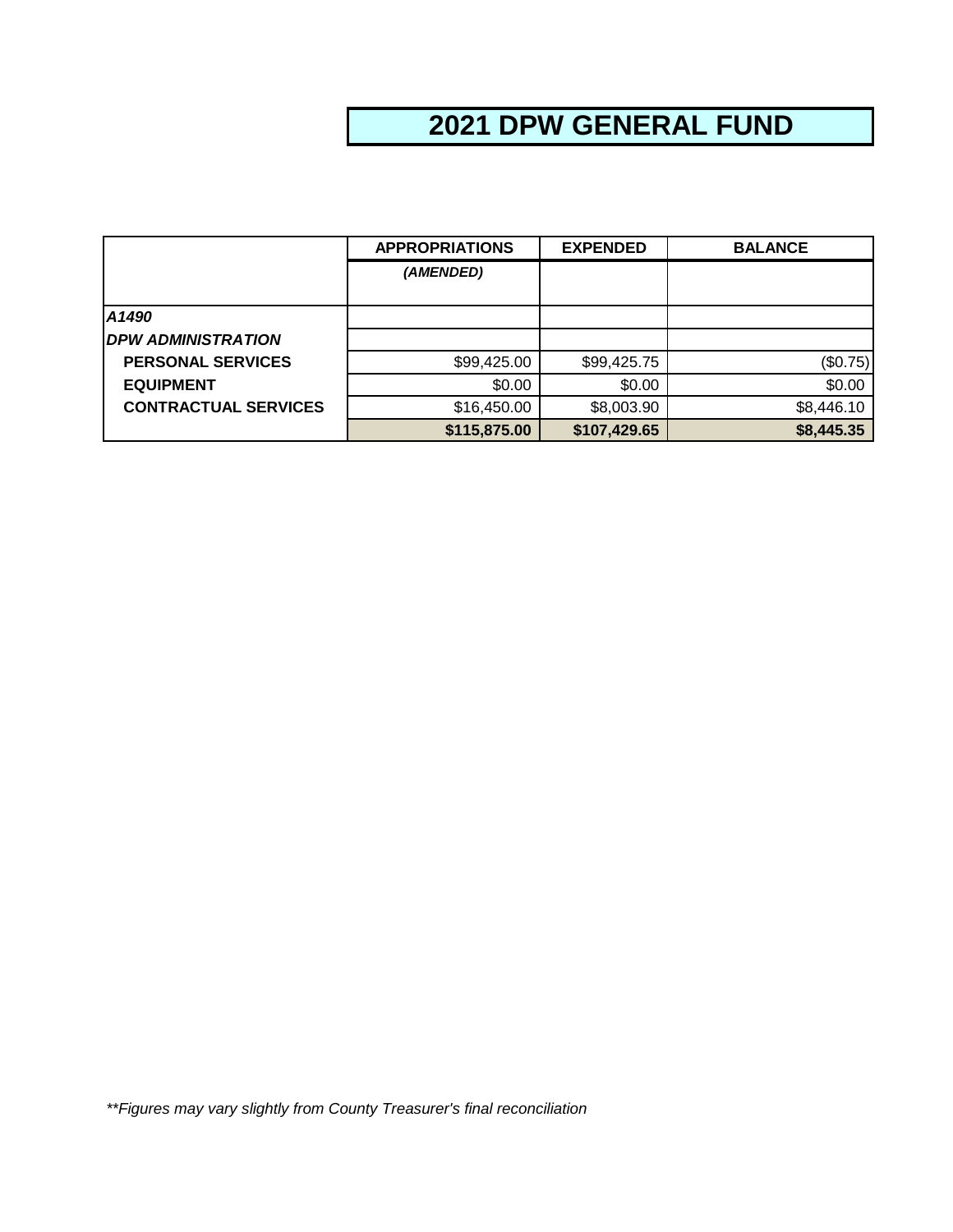## **2021 COUNTY ROAD FUND**

|                                 | <b>APPROPRIATIONS</b> | <b>EXPENDED</b> | <b>BALANCE</b> | <b>ENCUMBERED</b> |
|---------------------------------|-----------------------|-----------------|----------------|-------------------|
|                                 | (AMENDED)             |                 |                | to 2022           |
|                                 |                       |                 |                |                   |
| D3310 TRAFFIC                   |                       |                 |                |                   |
| <b>PERSONAL SERVICES:</b>       |                       |                 |                |                   |
| Regular & OT:                   | \$99,636.00           | \$95,604.45     | \$4,031.55     |                   |
| COVID:                          | \$0.00                | \$1,469.44      | (\$1,469.44)   |                   |
| <b>EQUIPMENT</b>                | \$0.00                | \$0.00          | \$0.00         |                   |
| <b>CONTRACTUAL SERVICES</b>     | \$237,337.26          | \$218,216.47    | \$19,120.79    | \$<br>1,026.74    |
| <b>WQIP GRANT (.2 &amp; .4)</b> | \$112,031.00          | \$34,985.40     | \$77,045.60    |                   |
|                                 | \$449,004.26          | \$350,275.76    | \$98,728.50    |                   |
| <b>D5010 ADMINISTRATION</b>     |                       |                 |                |                   |
| <b>PERSONAL SERVICES:</b>       |                       |                 |                |                   |
| Regular /OT/Buyout:             | \$137,344.00          | \$139,489.61    | (\$2,145.61)   |                   |
| COVID:                          | \$0.00                | \$114.30        | (\$114.30)     |                   |
| <b>EQUIPMENT</b>                | \$0.00                | \$0.00          | \$0.00         |                   |
| <b>CONTRACTUAL SERVICES</b>     | \$12,512.00           | \$9,057.38      | \$3,454.62     |                   |
|                                 | \$149,856.00          | \$148,661.29    | \$1,194.71     |                   |
|                                 |                       |                 |                |                   |
| <b>D5020 ENGINEERING</b>        |                       |                 |                |                   |
| <b>PERSONAL SERVICES</b>        |                       |                 |                |                   |
| Regular /OT/Buyout:             | \$237,615.00          | \$207,954.78    | \$29,660.22    |                   |
| COVID:                          | \$0.00                | \$195.35        | (\$195.35)     |                   |
| <b>EQUIPMENT</b>                | \$1,500.00            | \$0.00          | \$1,500.00     | 246.80<br>\$      |
| <b>CONTRACTUAL SERVICES</b>     | \$36,753.15           | \$15,512.38     | \$21,240.77    |                   |
|                                 | \$275,868.15          | \$223,662.51    | \$52,205.64    |                   |
|                                 |                       |                 |                |                   |
| <b>D5110 MAINTENANCE</b>        |                       |                 |                |                   |
| <b>HIGHWAYS &amp; BRIDGES</b>   |                       |                 |                |                   |
| <b>PERSONAL SERVICES</b>        |                       |                 |                |                   |
| Regular/OT/Buyout:              | \$1,870,487.00        | \$1,956,561.55  | (\$86,074.55)  |                   |
| COVID:                          | \$0.00                | \$55,011.51     | (\$55,011.51)  |                   |
| <b>EQUIPMENT</b>                | \$4,850.00            | \$92.16         | \$4,757.84     |                   |
| <b>CONTRACTUAL SERVICES</b>     | \$2,010,132.00        | \$1,932,216.06  | \$77,915.94    |                   |
| <b>NEIWPCC GRANT</b>            | \$103,000.00          | \$59,920.08     | \$43,079.92    |                   |
|                                 | \$3,988,469.00        | \$4,003,801.36  | (\$15,332.36)  |                   |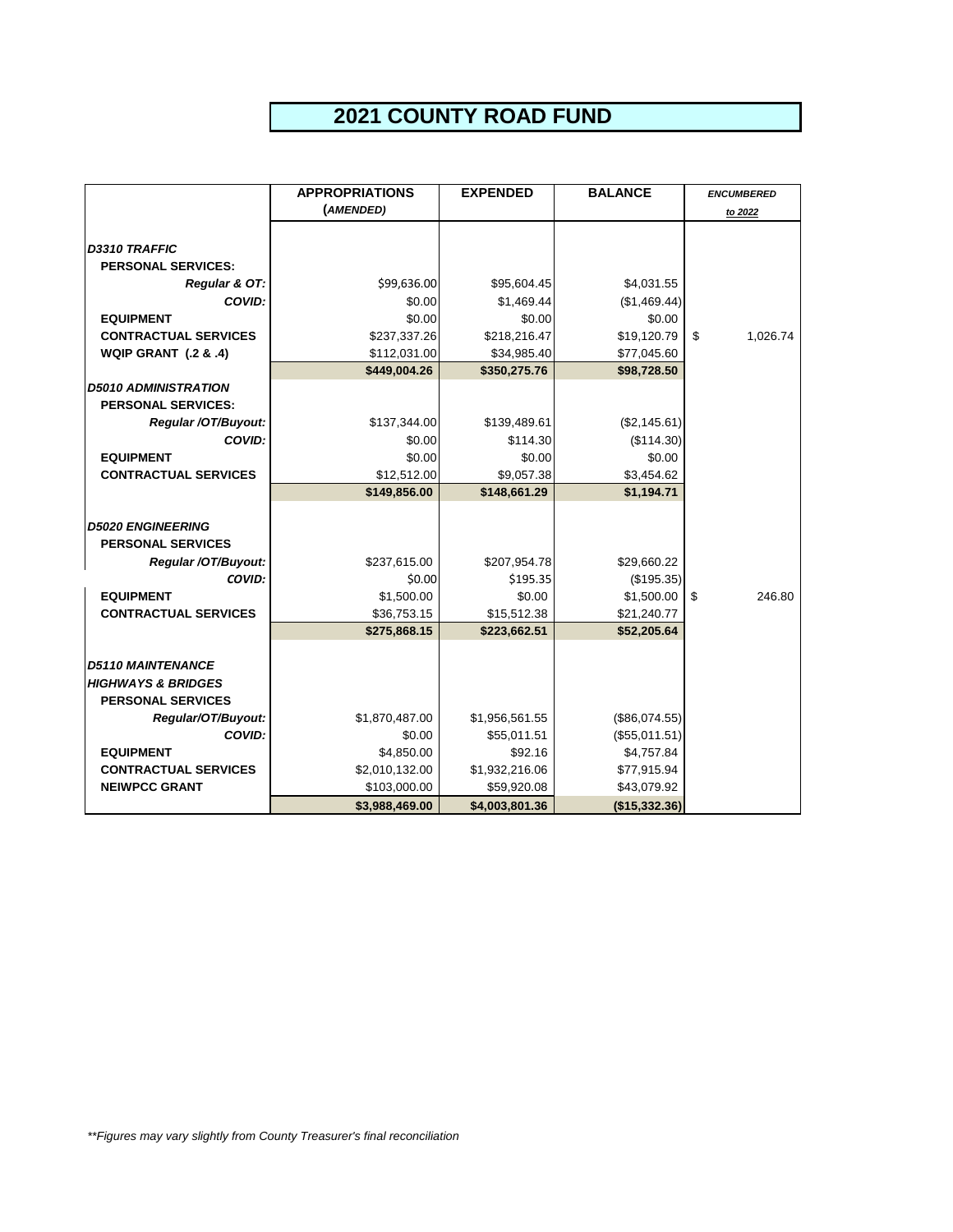# **2021 COUNTY ROAD FUND cont'd**

|                                    | <b>APPROPRIATIONS</b> | <b>EXPENDED</b> | <b>BALANCE</b> | <b>ENCUMBERED</b> |
|------------------------------------|-----------------------|-----------------|----------------|-------------------|
|                                    | (AMENDED)             |                 |                | <b>TO 2022</b>    |
| <b>D5142 COUNTY SNOW</b>           |                       |                 |                |                   |
| <b>PERSONAL SERVICES</b>           | \$460,000.00          | \$301,981.21    | \$158,018.79   |                   |
| <b>EQUIPMENT</b>                   | \$710,000.00          | \$546,203.53    | \$163,796.47   |                   |
| <b>CONTRACTUAL SERVICES</b>        | \$728,735.00          | \$475,810.83    | \$252,924.17   |                   |
| <b>INVENTORY/SALT USAGE ADJ.</b>   |                       | ( \$81, 904.53) | \$81,904.53    |                   |
|                                    | \$1,898,735.00        | \$1,242,091.04  | \$656,643.96   |                   |
| <b>D5144 STATE SNOW</b>            |                       |                 |                |                   |
| <b>PERSONAL SERVICES</b>           | \$160,000.00          | \$80,641.79     | \$79,358.21    |                   |
| <b>EQUIPMENT</b>                   | \$210,000.00          | \$158,607.19    | \$51,392.81    |                   |
| <b>CONTRACTUAL SERVICES</b>        | \$552,000.00          | \$229,821.03    | \$322,178.97   |                   |
|                                    | \$922,000.00          | \$469,070.01    | \$452,929.99   |                   |
|                                    |                       |                 |                |                   |
| <b>D5112 - CONSTRUCTION &amp;</b>  |                       |                 |                |                   |
| <b>CHIPS PROJECTS</b>              | \$4,511,281.00        | \$4,414,297.14  | \$96,983.86    |                   |
| <b>CR46 Preservation Projects:</b> | \$135,569.00          | \$18,241.15     | \$117,327.85   |                   |
| <b>INVENTORY ADJUSTMENT:</b>       | \$0.00                | \$6,548.50      | ( \$6,548.50)  |                   |
|                                    | \$4,646,850.00        | \$4,439,086.79  | \$207,763.21   |                   |
|                                    |                       |                 |                |                   |
| <b>D5120 - BRIDGE PROJECTS</b>     | \$655,000.00          | \$503,408.40    | \$151,591.60   |                   |
| Dr.Johnson & Cemetery Rd. Br.      | \$87,156.00           | \$1,581.72      | \$85,574.28    |                   |
|                                    | \$742,156.00          | \$504,990.12    | \$237,165.88   |                   |
|                                    |                       |                 |                |                   |
| D9010-D9065 BENEFITS               | \$1,581,150.00        | \$1,719,586.24  | (\$138,436.24) |                   |
|                                    |                       |                 |                |                   |
| <b>GRAND TOTAL-ROAD FUND</b>       | \$14,654,088.41       | \$13,101,225.12 | \$1,552,863.29 |                   |
|                                    |                       |                 |                |                   |
| <b>COUNTY ROAD</b>                 |                       |                 |                |                   |
| Cash Balance as of 12/31/21:       | <b>D200</b>           |                 | \$1,790,055.48 |                   |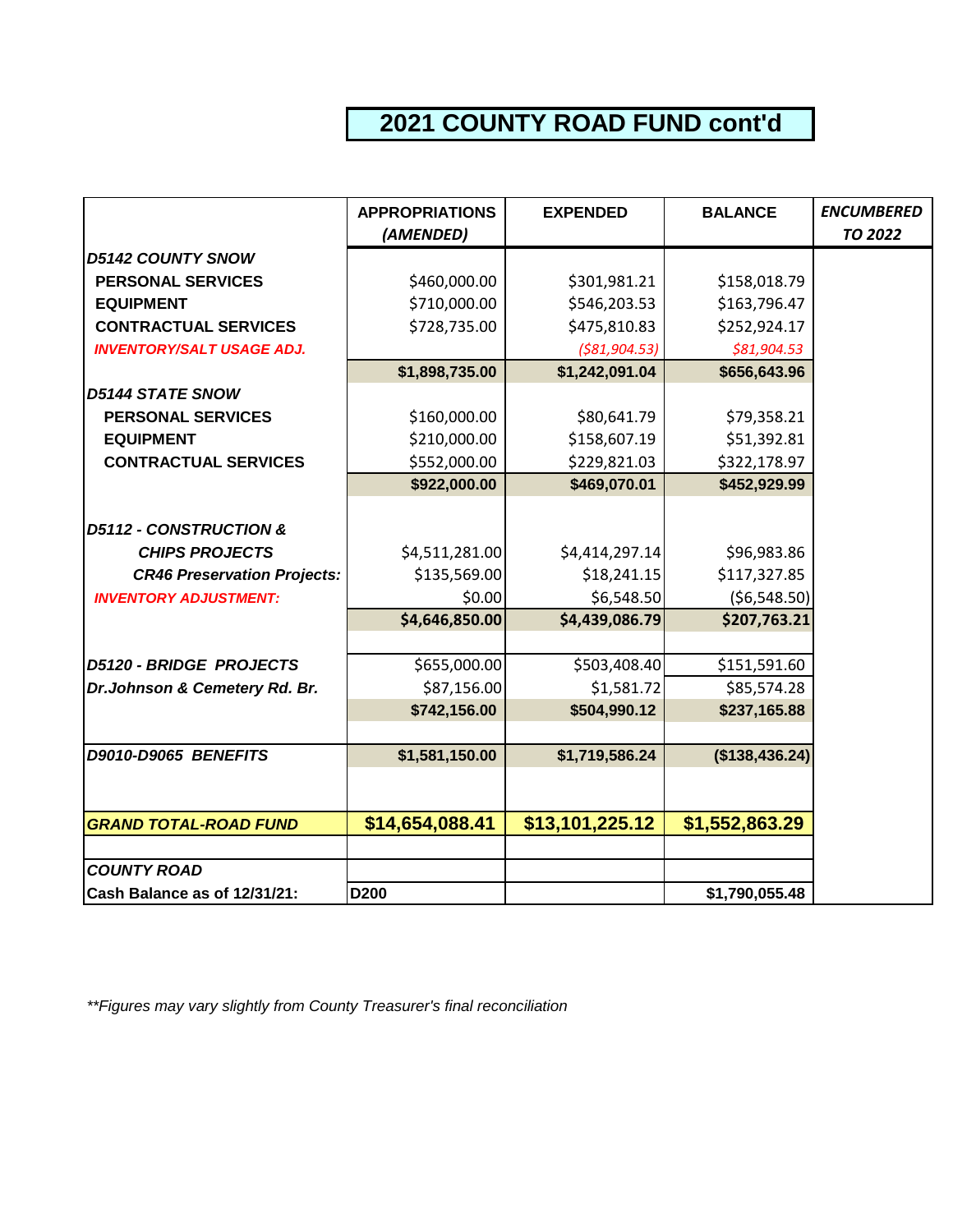# **2021 COUNTY ROAD MACHINERY FUND**

|                                     | <b>APPROPRIATIONS</b> |                 |                | <b>ENCUMBERED</b> |                                         |
|-------------------------------------|-----------------------|-----------------|----------------|-------------------|-----------------------------------------|
|                                     | (AMENDED)             | <b>EXPENDED</b> | <b>BALANCE</b> | to 2022           |                                         |
|                                     |                       |                 |                |                   |                                         |
| <b>DM5130 ROAD MACHINERY</b>        |                       |                 |                |                   |                                         |
| <b>PERSONAL SERVICES</b>            |                       |                 |                |                   |                                         |
| Regular & OT:                       | \$452,635.00          | \$412,229.71    | \$40,405.29    |                   |                                         |
| COVID:                              | \$0.00                | \$17,923.44     | (517, 923.44)  |                   |                                         |
| <b>EQUIPMENT</b>                    | \$2,204,359.00        | \$1,132,902.39  | \$1,071,456.61 | \$1,078,876.00    | $(\text{less } $10,000 \text{ rebate})$ |
| <b>CONTRACTUAL SERVICES</b>         | \$1,630,400.00        | \$1,517,532.45  | \$112,867.55   | \$<br>2,318.03    |                                         |
| (INVENTORY ADJUSTMENTS)             |                       | ( \$35, 985.63) | \$35,985.63    |                   |                                         |
|                                     | \$4,287,394.00        | \$3,044,602.36  | \$1,242,791.64 |                   |                                         |
|                                     |                       |                 |                |                   |                                         |
| DM9010-DM9065                       |                       |                 |                |                   |                                         |
| <b>BENEFITS</b>                     | \$216,672.00          | \$247,906.84    | (\$31,234.84)  |                   |                                         |
|                                     |                       |                 |                |                   |                                         |
|                                     |                       |                 |                |                   |                                         |
| CO. ROAD. MACH.                     |                       |                 |                |                   |                                         |
| <b>Cash Balance as of 12/31/21:</b> | <b>DM200</b>          |                 | \$1,179,691.42 |                   |                                         |
|                                     |                       |                 |                |                   |                                         |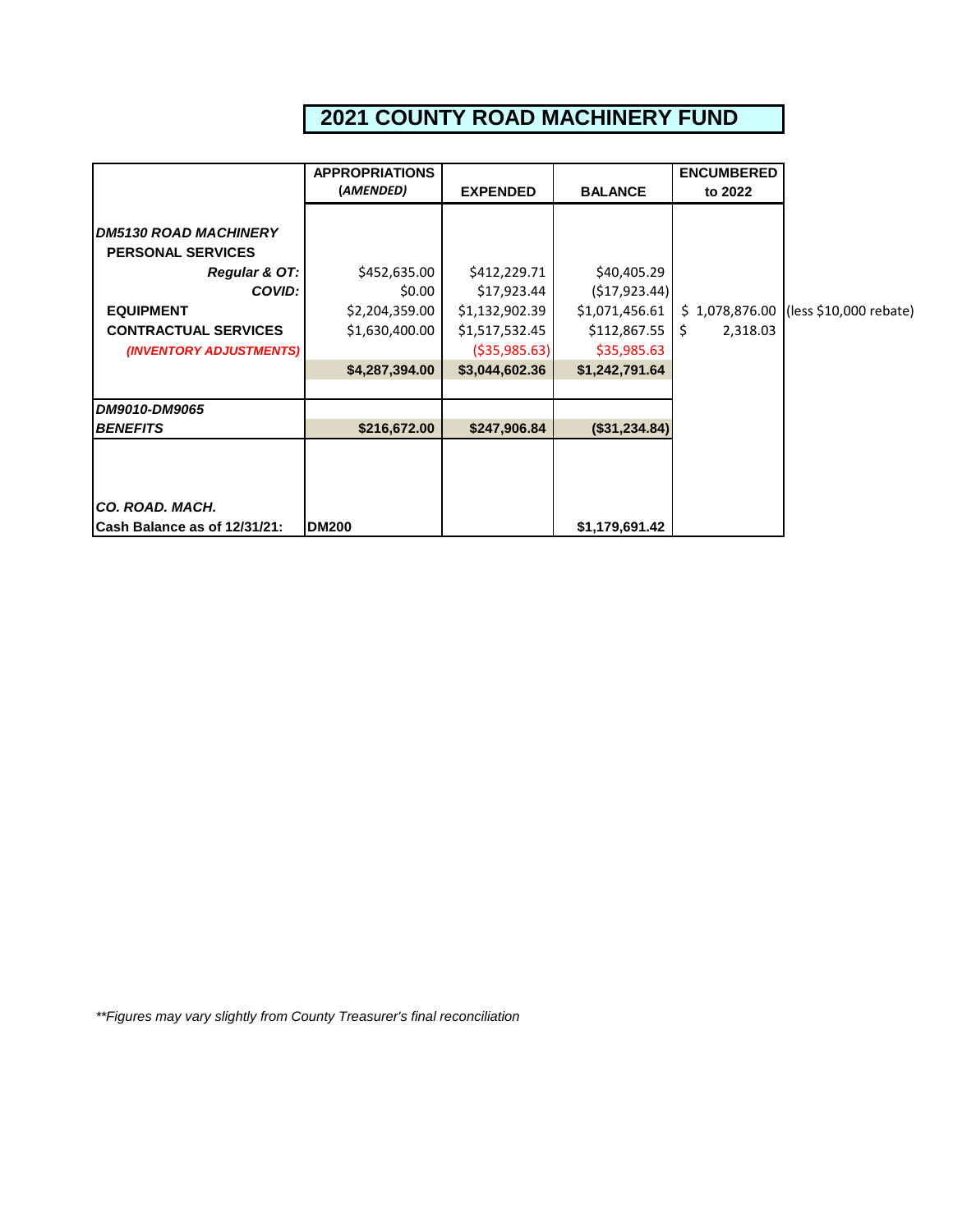# **2021 POOL CAR FUND**

|                              | <b>APPROPRIATIONS</b> | <b>EXPENDED</b> | <b>BALANCE</b> | <b>ENCUMBERED</b> |
|------------------------------|-----------------------|-----------------|----------------|-------------------|
|                              |                       |                 |                | <b>TO 2022</b>    |
| CM5135 POOL CAR              |                       |                 |                |                   |
| <b>PERSONAL SERVICES:</b>    |                       |                 |                |                   |
| <b>Regular &amp; OT</b>      | \$99,195.00           | \$99,542.55     | ( \$347.55)    |                   |
| Covid (189 & 189H)           | \$0.00                | \$287.58        | (5287.58)      |                   |
| <b>EQUIPMENT</b>             | \$431,878.72          | \$75,583.78     | \$356,294.94   | \$261,350.68      |
| <b>CONTRACTUAL SERVICES</b>  | \$413,600.00          | \$413,761.36    | ( \$161.36)    |                   |
| <b>INVENTORY ADJUSTMENT</b>  |                       | \$758.97        | (5758.97)      |                   |
|                              | \$944,673.72          | \$589,934.24    | \$354,739.48   |                   |
|                              |                       |                 |                |                   |
| CM9010-CM9060                |                       |                 |                |                   |
| <b>BENEFITS</b>              | \$26,801.00           | \$34,632.32     | (\$7,831.32)   |                   |
|                              |                       |                 |                |                   |
|                              |                       |                 |                |                   |
| <b>POOL CAR FUND</b>         |                       |                 |                |                   |
| Cash Balance as of 12/31/21: | Cash 200              |                 | \$849,587.45   |                   |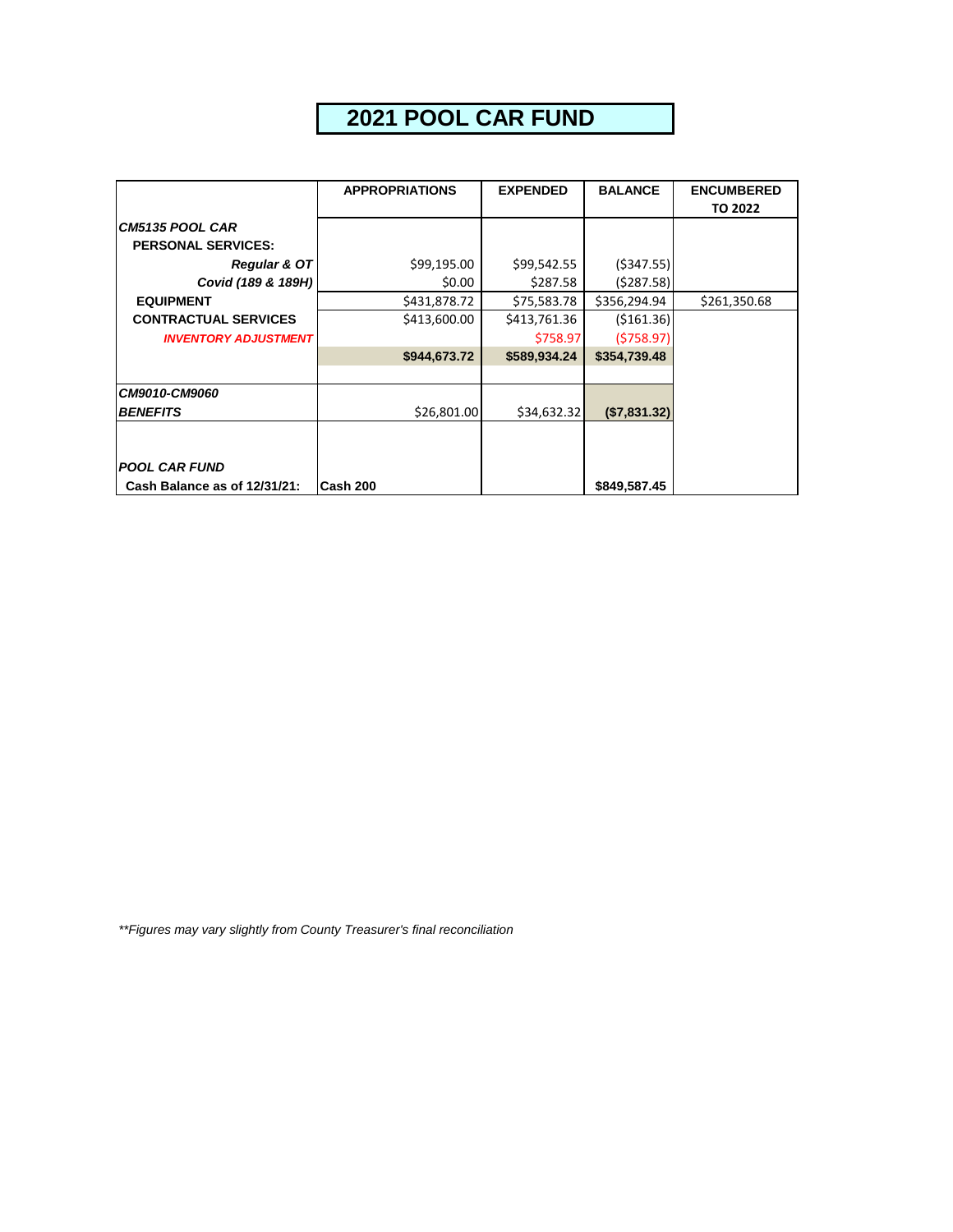| 2021                               |
|------------------------------------|
| <b>MILES OF HIGHWAYS IN TOWNS*</b> |
|                                    |

| <b>TOWN</b>        | <b>STATE</b><br><b>MILEAGE</b> | <b>COUNTY</b><br><b>MILEAGE</b><br><b>OUTSIDE</b><br><b>VILLAGE</b> | <b>COUNTY</b><br><b>MILEAGE</b><br><b>INSIDE</b><br><b>VILLAGE</b> | <b>TOWN</b><br><b>MILEAGE</b> | VILLAGE**<br><b>MILEAGE</b> | <b>TOTAL</b><br><b>MILEAGE</b> |
|--------------------|--------------------------------|---------------------------------------------------------------------|--------------------------------------------------------------------|-------------------------------|-----------------------------|--------------------------------|
| <b>ARGYLE</b>      | 13.89                          | 23.47                                                               |                                                                    | 95.17                         | 0.90                        | 133.43                         |
| <b>CAMBRIDGE</b>   | 5.20                           | 19.38                                                               | 0.14                                                               | 62.80                         | 1.83                        | 89.35                          |
| <b>DRESDEN</b>     | 10.39                          | 9.04                                                                |                                                                    | 34.22                         |                             | 53.65                          |
| <b>EASTON</b>      | 16.50                          | 23.74                                                               | 0.68                                                               | 85.90                         | 0.68                        | 127.50                         |
| <b>FORT ANN</b>    | 20.78                          | 14.49                                                               | 0.54                                                               | 73.45                         | 1.85                        | 111.11                         |
| <b>FORT EDWARD</b> | 13.42                          | 13.65                                                               | 0.37                                                               | 34.54                         | 13.61                       | 75.59                          |
| <b>GRANVILLE</b>   | 27.97                          | 18.64                                                               | 1.77                                                               | 68.83                         | 10.09                       | 127.30                         |
| <b>GREENWICH</b>   | 18.06                          | 15.90                                                               |                                                                    | 76.50                         | 7.09                        | 117.55                         |
| <b>HAMPTON</b>     | 7.27                           | 8.49                                                                |                                                                    | 17.68                         |                             | 33.44                          |
| <b>HARTFORD</b>    | 20.65                          | 10.34                                                               |                                                                    | 49.37                         |                             | 80.36                          |
| <b>HEBRON</b>      | 8.99                           | 21.26                                                               |                                                                    | 68.18                         |                             | 98.43                          |
| <b>JACKSON</b>     | 16.56                          | 11.86                                                               |                                                                    | 56.54                         |                             | 84.96                          |
| <b>KINGSBURY</b>   | 21.65                          | 19.16                                                               | 2.28                                                               | 52.76                         | 22.12                       | 117.97                         |
| PUTNAM             | 8.53                           | 10.30                                                               |                                                                    | 32.90                         |                             | 51.73                          |
| <b>SALEM</b>       | 10.27                          | 20.01                                                               |                                                                    | 71.58                         |                             | 101.86                         |
| <b>WHITE CREEK</b> | 7.56                           | 10.78                                                               | 0.62                                                               | 53.61                         | 6.83                        | 79.40                          |
| <b>WHITEHALL</b>   | 18.23                          | 26.74                                                               | 0.36                                                               | 35.34                         | 13.04                       | 93.71                          |
| <b>TOTAL</b>       | 245.92                         | 277.25                                                              | 6.76                                                               | 969.37                        | 78.04                       | 1577.34                        |

| STATE MILEAGE                  | 245.92  |
|--------------------------------|---------|
| <b>COUNTY MILEAGE</b>          | 284.01  |
| <b>TOWN MILEAGE</b>            | 969.37  |
| VILLAGE MILEAGE                | 78.04   |
| <b>TOTAL MILEAGE IN COUNTY</b> | 1577.34 |

\* Figures based on reported mileages as of 12/31/2021, and in many cases are reflective of adjustments to Local (County, Town, & Village mileages made by New York State Department of Transportation (NYSDoT) using Global Positioning System (GPS) technology

\*\* Village mileage figures do not include State & County mileages inside villages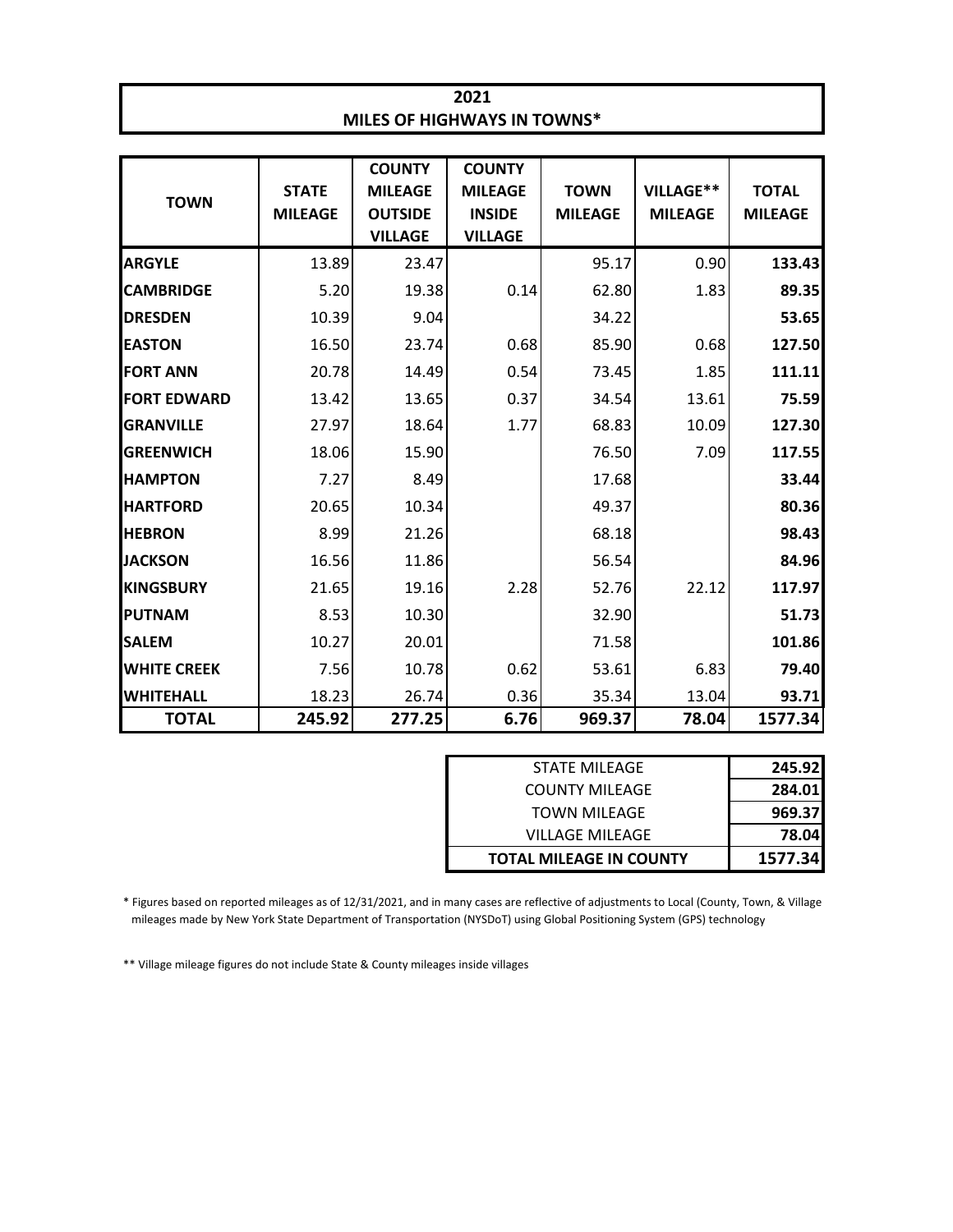### **WASHINGTON COUNTY DEPARTMENT OF PUBLIC WORKS 2021 COUNTY ROAD PROJECTS**

**1. County Route 6 – Asphalt Overlay Town of Dresden** 

Pike Brook Road to Long Pond Road, (1.11 mi); County Forces performed a True and Leveling (T & L) Hot Mix Asphalt (HMA) course followed by a 2″ thick HMA top course x 24′± wide. Installed screened gravel (topsoil & compost mix in front of residences) 2' wide.

**2. County Route 7 – Full Depth Recycle Town of Dresden** 

New York State Route 22 to Pike Brook Road (1.72 mi); The Gorman Group, LLC performed Full Depth Recycle (FDR) operations and graded and compacted roadway. County Forces then placed 3″ thick HMA base course and 2″ thick HMA top course x 23′± wide. Installed screened gravel (topsoil & compost mix in front of residences) 2′ wide.

**1.72 miles \$536,424.59**

- **3. County Route 7A Overlay Town of Whitehall, Village of Whitehall, Town of Dresden**  New York State Route 22 to Dead end, All Legs, (0.41 mi), County Forces performed T&L with HMA process. 2″ thick HMA (Hot Mixed Asphalt) top course x 21′± wide. Installed screened gravel (topsoil & compost mix in front of residences) 2′ wide. **0.41 miles** \$58,301.58
- **4. County Route 11 Asphalt Overlay Town of Whitehall**  County Route 10 to Abair Road, (1.46 mi), County Forces performed T&L with HMA process. 2″ thick HMA (Hot Mixed Asphalt) top course x  $22' \pm$  wide. Installed screened gravel (topsoil & compost mix in front of residences) 2′ wide. **1.46 miles** \$278,423.80
- **5.** County Route 12 Cold Recycle **Town of Granville** New York State Route 22 to County Route 12A (0.34 mi); Peckham Road Corporation performed Cold In Place Recycle (CIPR) operations. County Forces then placed 2″ thick HMA top course x  $22'$ ± wide and installed screened gravel (topsoil & compost mix in front of residences) 2' wide. **0.34 miles** \$65,697.03
- **6. County Route 12A Cold Recycle Town of Granville**  New York State Route 22 to County Route 12 (0.27 mi); Peckham Road Corporation performed Cold In Place Recycle (CIPR) operations. County Forces then placed 2" thick HMA top course  $x 22' \pm$ wide and installed screened gravel (topsoil & compost mix in front of residences) 2' wide. **0.27 miles \$57,734.59**

### **1.11 miles \$199,733.00**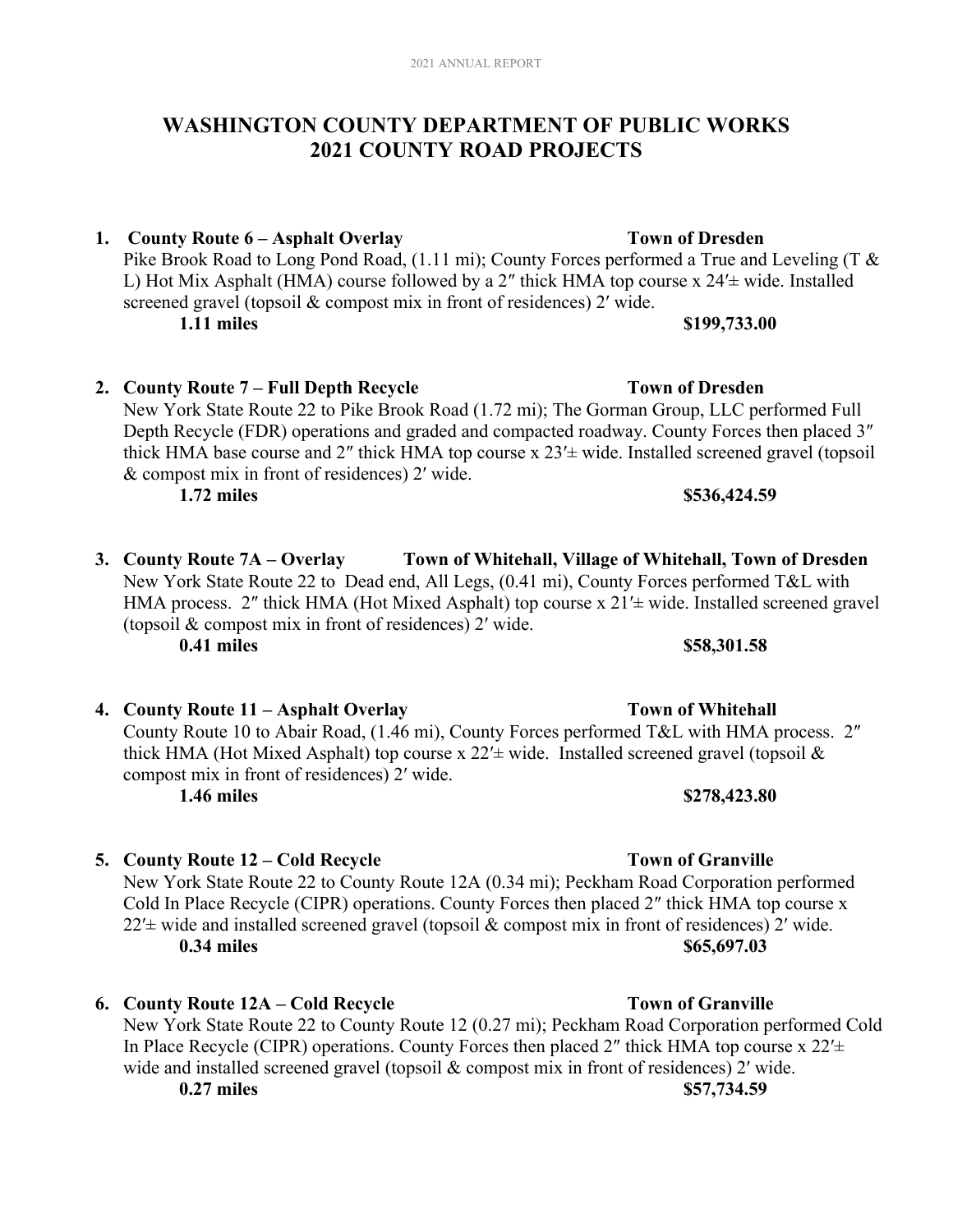### **7. County Route 25 – Full Depth Recycle Town of Granville**

Granville Village Line to Vermont State Line (1.40 mi); The Gorman Group, LLC performed Full Depth Recycle (FDR) operations and graded and compacted roadway. County Forces then placed 3″ thick HMA base course and 2″ thick HMA top course x 22′± wide. Installed screened gravel (topsoil & compost mix in front of residences) 2′ wide.

**1.40 miles** \$585,361.51

#### **8. County Route 30 – Asphalt Overlay Town of Salem**

Bridge C-62 to Cemetery Road, (0.60 mi), County Forces performed T&L with HMA process. 2" thick HMA (Hot Mixed Asphalt) top course x  $22' \pm$  wide. Installed screened gravel (topsoil & compost mix in front of residences) 2′ wide.

**0.60 miles** \$78,791.59

#### **9.** County Route 31 – Cold Recycle **Town of Hebron**

Crosier Road to Campbell Road (1.58 mi); Peckham Road Corporation performed Cold In Place Recycle (CIPR) operations. County Forces then placed 2" thick HMA top course x 22'± wide and installed screened gravel (topsoil & compost mix in front of residences) 2′ wide. **1.58 miles \$322,039.43**

### **10. County Route 52 – Cold Recycle Town of Greenwich**

Spraguetown Road to Edie Road (2.39 mi); The Gorman Group, LLC performed Cold In Place Recycle (CIPR) operations. County Forces then placed 2" thick HMA top course x 22' + wide and installed screened gravel (topsoil & compost mix in front of residences) 2′ wide. **2.39 miles** \$439,662.41

#### **11. County Route 59 – Cold Recycle Town of Cambridge**

English Road to Reynolds Road (1.02 mi); Peckham Road Corporation performed Cold In Place Recycle (CIPR) operations. County Forces then placed 2" thick HMA top course  $x 22' \pm$  wide and installed screened gravel (topsoil & compost mix in front of residences) 2′ wide. **1.02 miles** \$235,416.00

#### **12. County Route 59 – Cold Recycle Town of Cambridge**

Reynolds Road to New York State Route 372 (1.25 mi); Peckham Road Corporation performed Cold In Place Recycle (CIPR) operations. County Forces then placed 2" thick HMA top course  $x 22' \pm$ wide and installed screened gravel (topsoil & compost mix in front of residences) 2' wide. **1.25 miles \$285,746.12** 

#### **13. County Route 68 – Asphalt Overlay Town of White Creek**

Meeting House Road to Vermont State Line (1.60 mi); County Forces performed T&L with HMA process. 2″ thick HMA (Hot Mixed Asphalt) top course x 22′± wide. Installed screened gravel (topsoil & compost mix in front of residences) 2′ wide.

#### **1.60 miles** \$303,875.19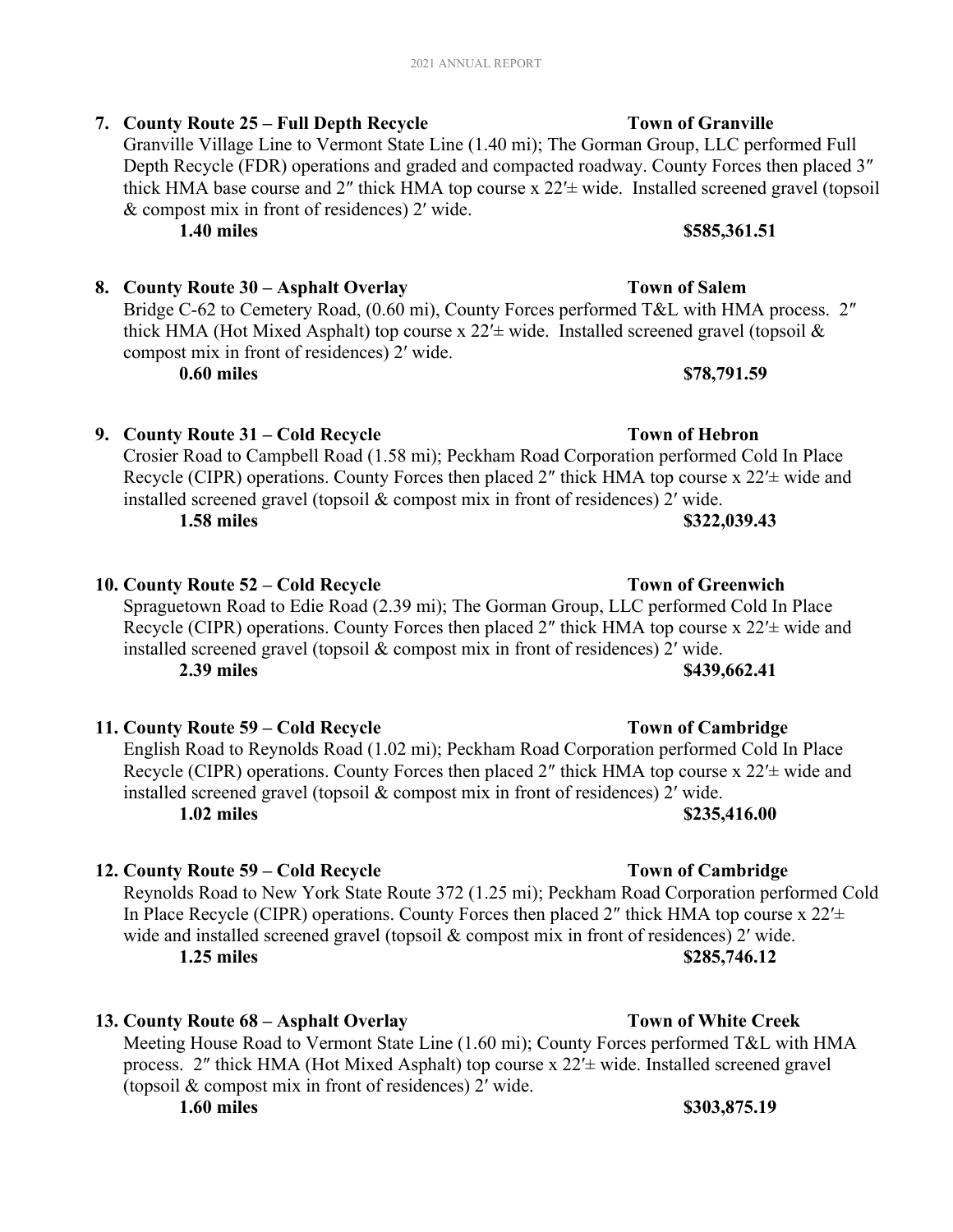### **14. County Route 74 – Cold Recycle Town of Cambridge, Town of Easton**

North of Whiteside Road to County Route 74A (3.57 mi); Peckham Road Corporation performed Cold In Place Recycle (CIPR) operations. County Forces then placed 2″ thick HMA top course x  $22'$ ± wide and installed screened gravel (topsoil & compost mix in front of residences) 2' wide. **3.57 miles \$749,380.28** 

#### **15. County Route 113 – Asphalt Overlay Town of White Creek**

County Route 54 to Rensselaer County Line (1.29 mi); County Forces performed T&L with HMA process. 2″ thick HMA (Hot Mixed Asphalt) top course x 22′± wide. Installed screened gravel (topsoil & compost mix in front of residences) 2′ wide.

#### **1.29 miles** \$217,710.02

#### **TOTAL COSTS OF 2021 ROAD PROJECTS**

#### **20.01 miles \$4,414,297.14**

#### **16. Crack Sealing Asphalt Pavements**

The following County Routes were Crack Sealed by the Gorman Group, LLC based on priority lists provided by the County.

| Route            | Cross Roads                                       | Mileage |
|------------------|---------------------------------------------------|---------|
| County Route 9   | County Route 10 to US 4                           | 4.09    |
| County Route 10  | County Route 9 to Stalker Road                    | 1.22    |
| County Route 27  | NYS Route 149 to NYS Route 22                     | 1.35    |
| County Route 28  | County Route 31 to the Granville/Hebron Town Line | 1.83    |
| County Route 29  | NYS Route 22 to the Vermont State Line            | 0.69    |
| County Route 42  | NYS Route 196 to NYS Route 197                    | 2.85    |
| County Route 61  | NYS 22 to Newman Road                             | 2.40    |
| County Route 64  | NYS 22 to Shunpike Road                           | 0.85    |
|                  | Salem/Jackson Town Line to County Route 61        | 0.98    |
|                  | NYS 22 to Kent Way                                | 4.01    |
| County Route 64A | County Route 61 to County Route 64                | 0.21    |
| County Route 67  | NYS 372 to Chestnut Hill Road                     | 2.06    |
| County Route 68  | Lincoln Hill Road to Pine View Lane               | 2.18    |
| County Route 77  | NYS 40 to Anthony Road                            | 1.38    |
|                  |                                                   |         |

#### **\$ 99,840.00 (from Maintenance Budget) 26.10 Total Miles**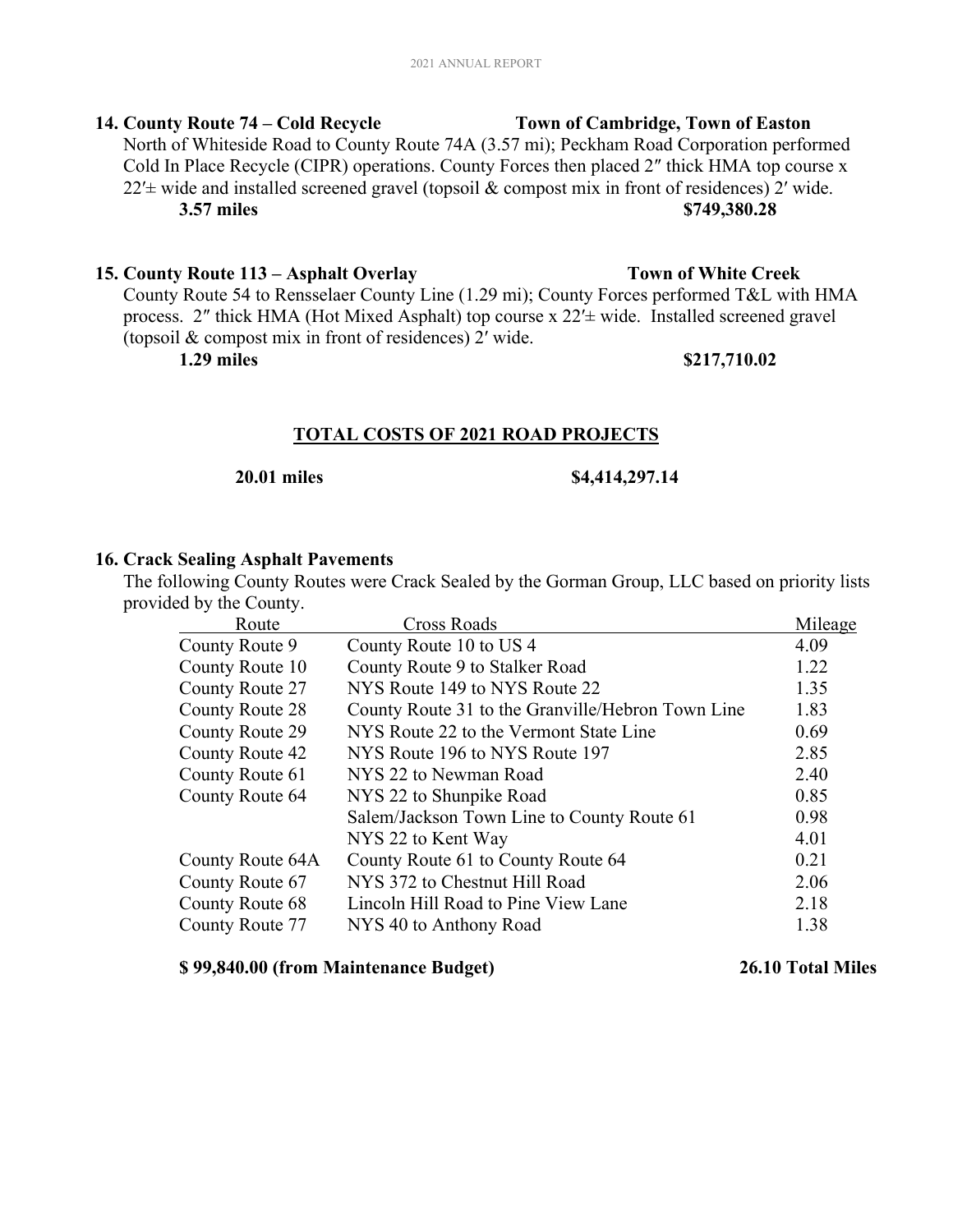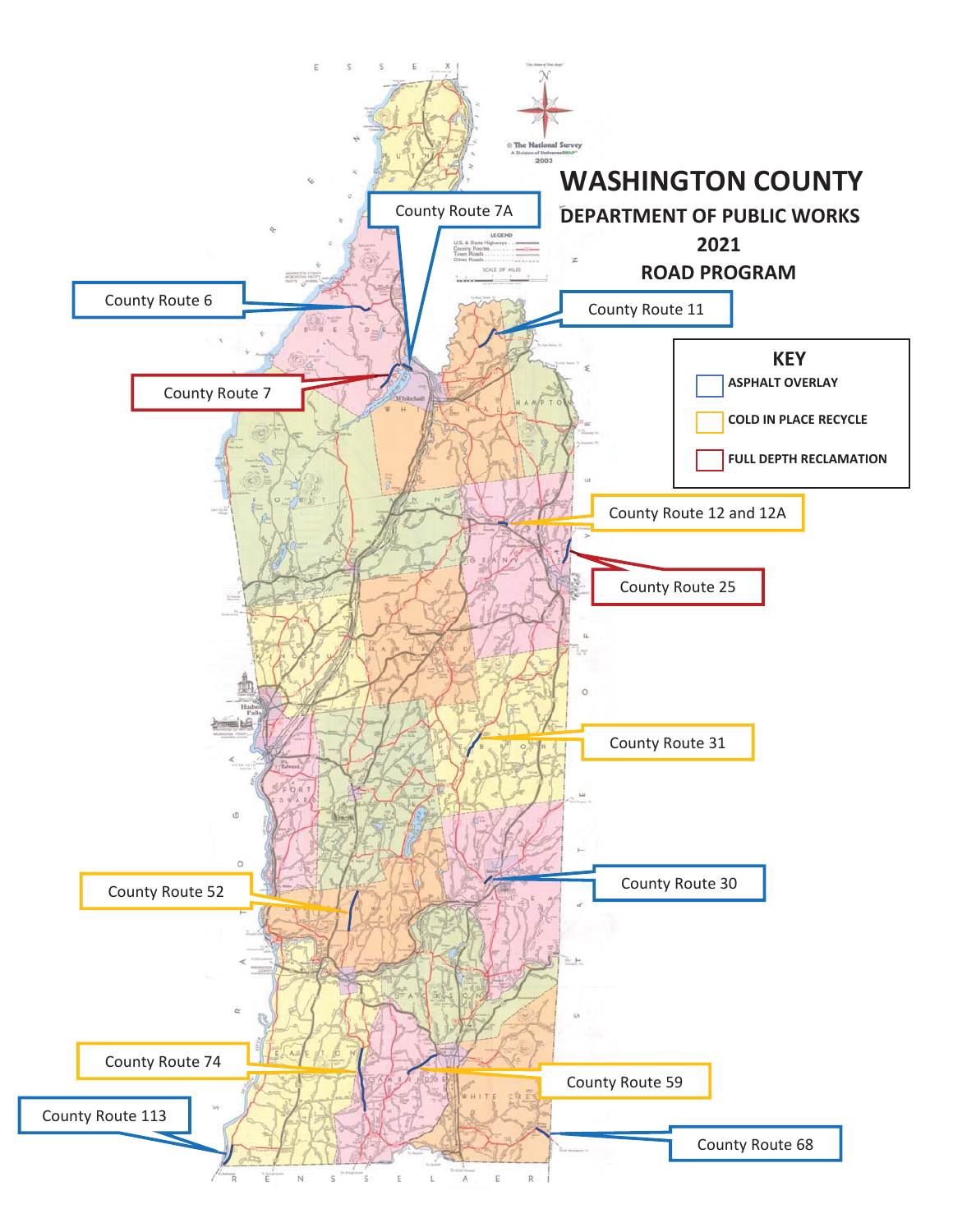### **WASHINGTON COUNTY DEPARTMENT OF PUBLIC WORKS 2021 COUNTY BRIDGE PROJECTS**

#### **1. Bridge C-64 County Route 74 over Wampecack Creek – Town of Cambridge**

Washington County Bridge C-64 was constructed in 1936 and widened in 1969. It consisted of a combination of a laid stone abutment and concrete wing walls with steel girders and a concrete deck, spanning 11.2′. C-64 is located on County Route 74 between Center Cambridge Road and Darwin Road. An official detour was signed around the bridge utilizing county and state routes. A concrete deck was cast inside our Granville Substation during early spring. Once Bridge C-65 (See below) was substantially completed, county bridge crew removed most of C-64, and excavated for footings on the new structure. The new structure consists of new reinforced concrete footings (both 2′ thick x 8′ wide) set on #2 crushed stone bedding (12″ minimum thickness). Constructed reinforced concrete abutments & wingwalls (both 2' thick x  $50' \pm$  long x  $8.5' \pm$  high), support the precast deck, 30' wide x 15′ long. Hot mix asphalt Base and Binder layers were abutted to the bridge, and then a hot mix asphalt top course was carried over the entire project. Following asphalt operations, NYSDOT approved steel bridge railing [3-rail curbless – 5 posts each side (10 total)] and box beam guide rail at approaches was installed. Medium stone bank protection installed at all four corners of structure. Reinforcing Steel was purchased in 2020, not included in the Total Cost for 2021.

 **Total Cost \$221,613.81** 

#### **2. Bridge C-65 County Route 74 over Wampecack Creek – Town of Cambridge**

Washington County Bridge C-65 was constructed in 1936 and widened in 1965. It consisted of a combination of a laid stone abutment and concrete wing walls with steel girders and a concrete deck, spanning 13.8′. C-65 is located on County Route 74 between Darwin Road and Vly Summit Road. An official detour was signed around the bridge utilizing county and state routes. A concrete deck was cast inside our Granville Substation during early spring. When spring weather permitted, county bridge crew removed most of C-65, and excavated for footings on the new structure. The new structure consists of new reinforced concrete footings (both 2′ thick x 8′ wide) set on #2 crushed stone bedding (12″ minimum thickness). Constructed reinforced concrete abutments & wingwalls (both 2' thick x  $50' \pm$  long x  $10' \pm$  high), support the precast deck, 30' wide x 15' long. Hot mix asphalt Base and Binder layers were abutted to the bridge, and then a hot mix asphalt top course was carried over the entire project. Following asphalt operations, NYSDOT approved steel bridge railing [3-rail curbless – 5 posts each side (10 total)] and box beam guide rail at approaches was installed. Medium stone bank protection installed at all four corners of structure.

Reinforcing Steel was purchased in 2020, not included in the Total Cost for 2021.

 **Total Cost \$207,875.07**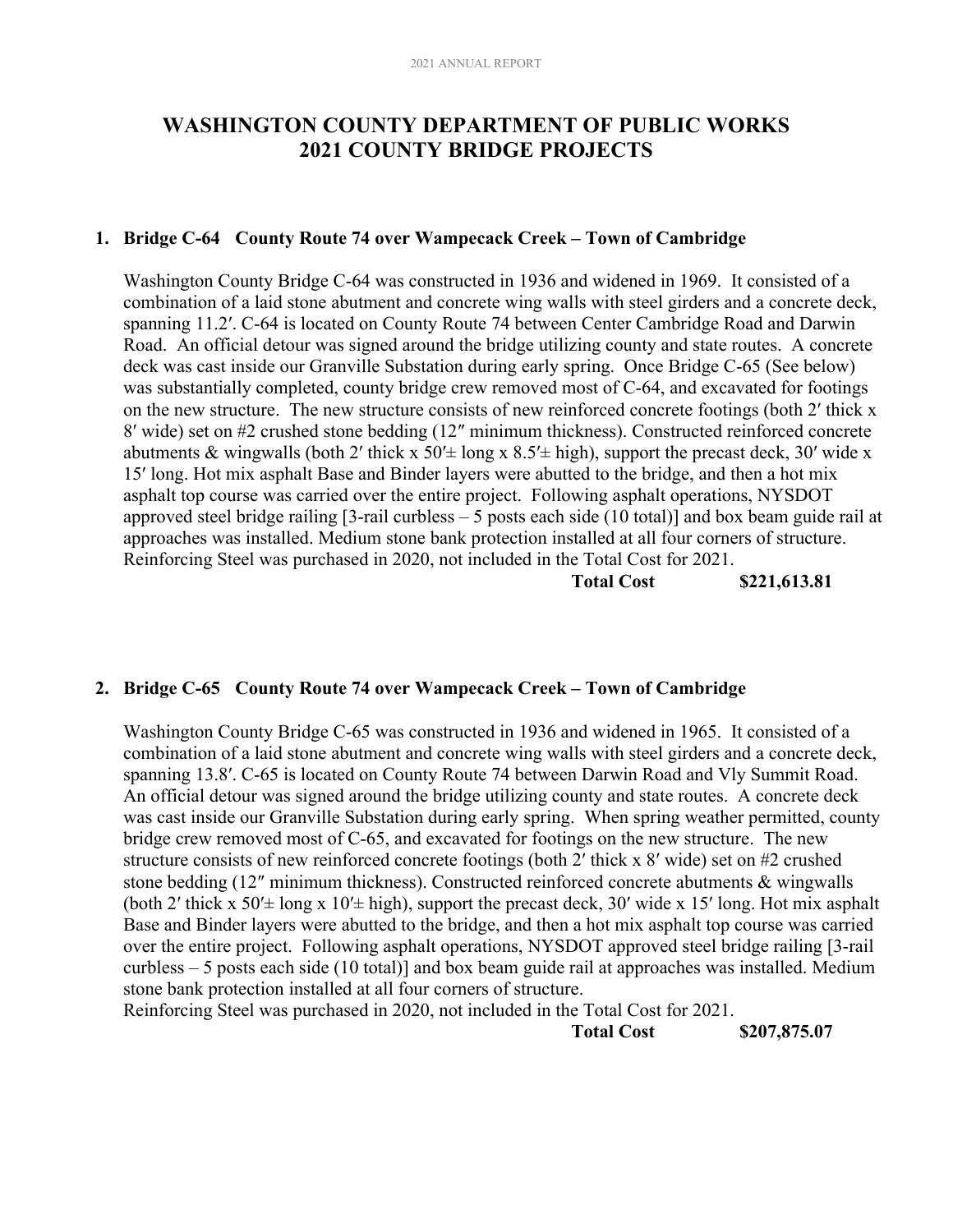#### **3. Bridge C-160 County Route 61 over Steele Brook – Town of Salem (INCOMPLETE)**

Washington County Bridge C-160 is a 60″ Diameter Corrugated Metal Pipe, installed in 1937. It is 39′ Long with Concrete Headwalls and Wingwalls. Washington County DPW purchased the replacement culvert, a 142″ x 91″, 65′ Long Corrugated Aluminum Pipe Arch. This culvert was not installed in 2021 due to supply delays and the late arrival of the culvert.

#### **Total Cost \$31,483.40**

#### **4. Bridge C-164 County Route 45 over Moses Kill – Town of Argyle (INCOMPLETE)**

Washington County Bridge C-164 is a 8′-6″ Diameter Corrugated Metal Plate Pipe, installed in 1940. It is 27.8′ Long with Stone Headwalls. Washington County DPW purchased the replacement culvert, a 9′-6″, 51′ Long Corrugated Aluminum Plate Pipe Arch. This culvert was not installed in 2021 due to supply delays and the late arrival of the culvert. DPW also purchased reinforcing steel in anticipation of installing new concrete headwalls, however the reinforcing steel was also delayed in delivery.

#### **Total Cost \$36,141.12**

#### **5. Bridge C-228 County Route 45 over Moses Kill – Town of Argyle (INCOMPLETE)**

Washington County Bridge C-228 is a 60″ Diameter Corrugated Metal Plate Pipe, installed in 1967. It is 56′ Long and begins at a makeshift drop inlet at Adirondack Plastics. Washington County DPW purchased a replacement catch basin manufactured by the Fort Miller Company for anticipated installation in 2022.

**Total Cost \$6,295.00** 

### **Total Cost of Projects (2021) \$503,408.40**

#### **6. Bridge C-54 Lower Turnpike Road over Mettawee – Town of Granville**

Washington County Bridge C-54 is a Pratt Truss with 13' Width and 169' Length. The bridge was erected in 1889 with several maintenance rehabilitations performed since. Washington County DPW purchased replacement wearing surface dimensional lumber and fasteners and replaced the wearing surface on the bridge.

**Funding from Maintenance Budget - Total Cost \$10,015.39**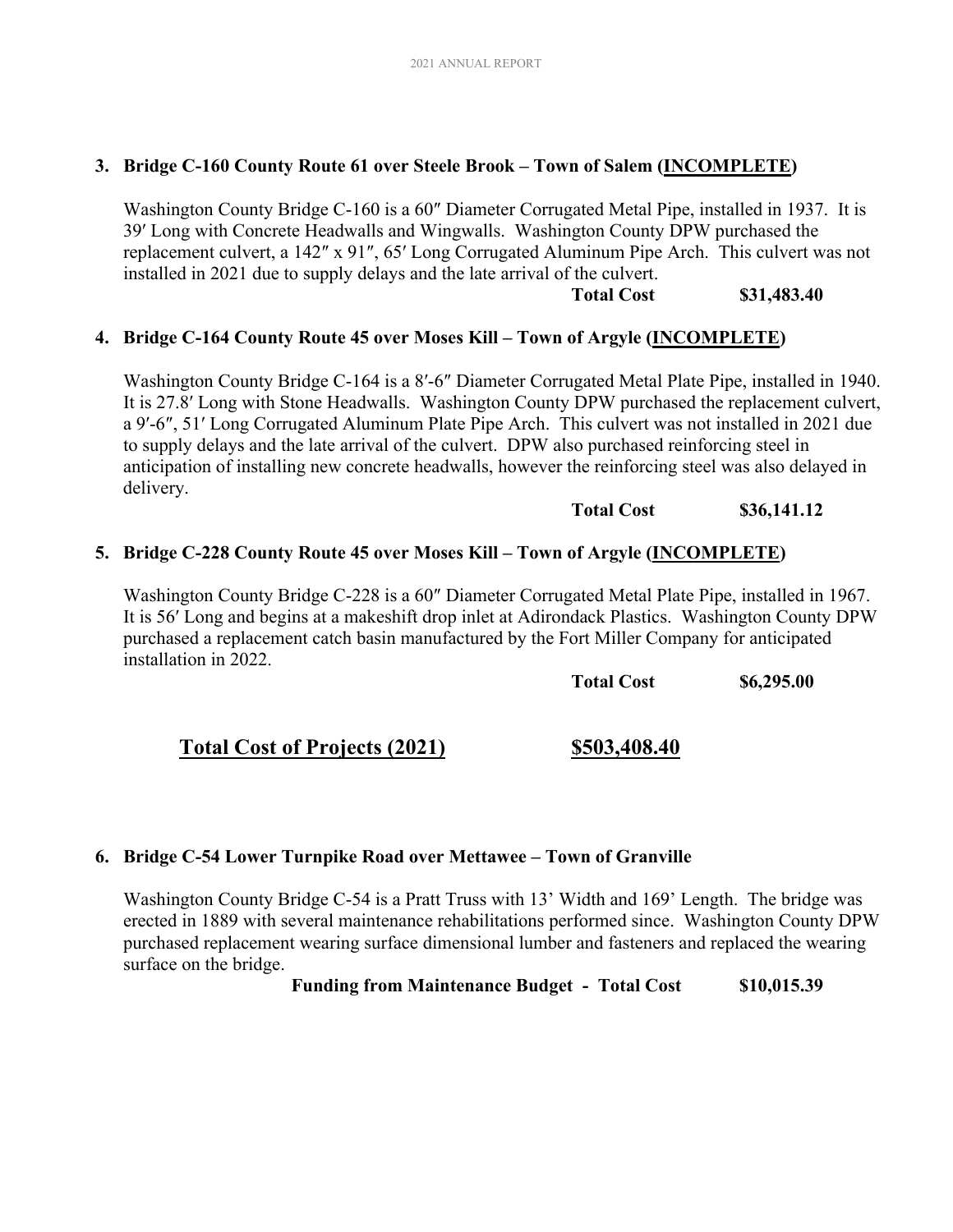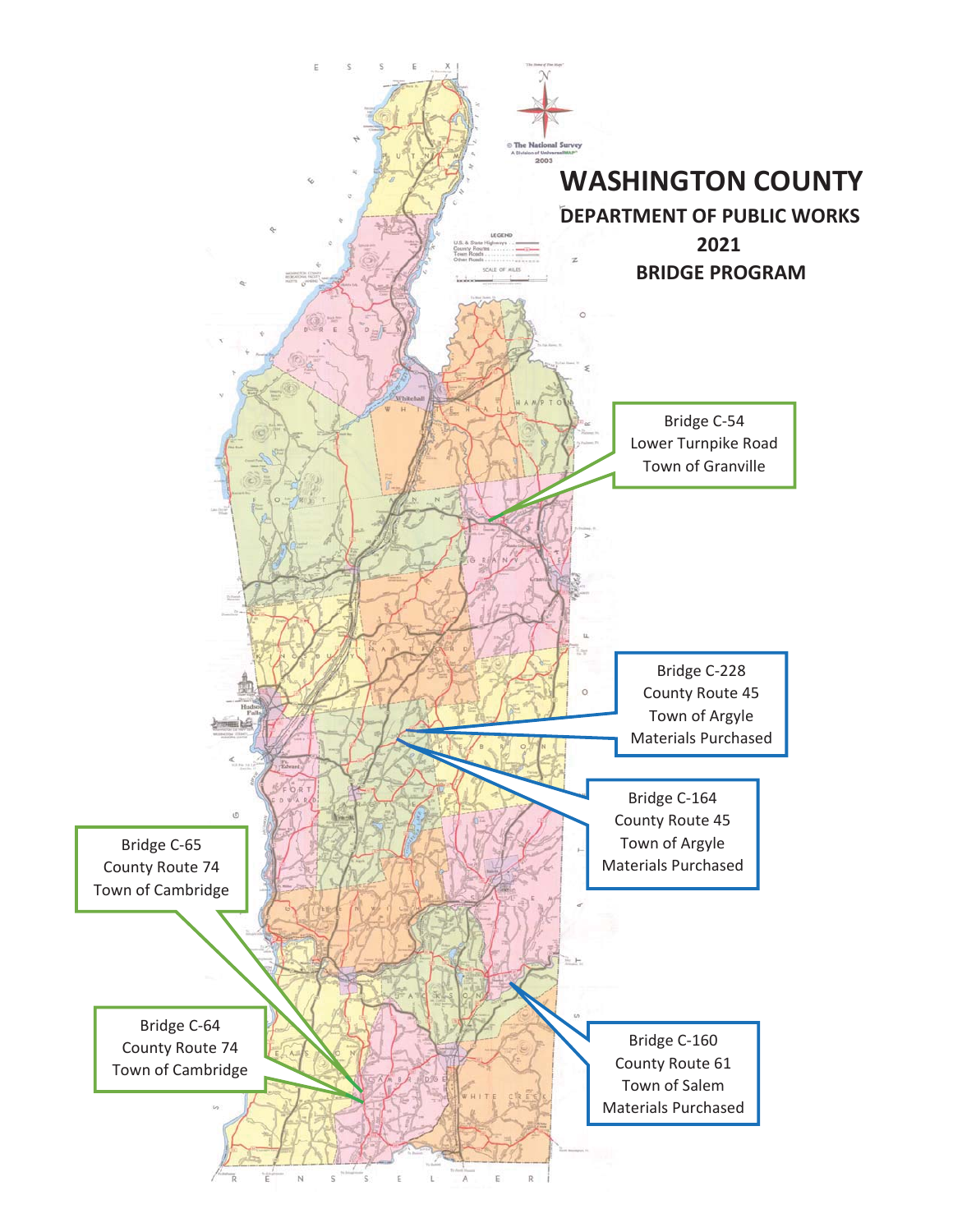### 2021

### HIGHWAY & BRIDGE

### CONSTRUCTION & MAINTENANCE

County Road is responsible for the maintenance of 286 miles of County highways and 123 County bridges. Through an agreement with NYSDOT & Warren County, an additional 100 miles of state highways are maintained during the winter months for snow and ice control. These partnerships highlight the efficiency of working together with State and Local agencies to better serve the public with safe use of the infrastructure.

For the past 4 seasons we have been concentrating on reducing the usage of salt during our winter operations. Through multiple grants from the Lake George Park Commission, DEC, the Lake Champlain Basin Program and Washington County Soil and Water and our County budget we now have storage tanks at all 8 highway barns, 4 brine spray trucks, road temperature sensors and prewet systems on nearly all trucks as well. We have partnered with Warren County on the use of a brine maker and have been awarded a grant to purchase our own brine maker. Since numerous Towns, Villages and schools have reached out with an interest in brine, we look forward to sharing the information we have gathered with them to be good stewards of the environment throughout Washington County.

This summer saw the introduction of the roadside vegetation management program. Two crew members were thoroughly trained and certified in this program that promotes clear ROW for safety and an attempt to control invasive species throughout our infrastructure. This is another program that we hope to partner with the Towns to further enhance the safety of our routes for both traveling and for the crews working in the ROW.

The County DPW Sign crew is responsible for signing and marking our County highway system. During 2021, 375 miles of center lines were striped, along with over 312 miles of fog lines by contract. They also painted 35 miles of center lines for various Towns. The sign crew fabricates signs in the Sign shop for municipalities within the County. We are currently doing a complete sign inventory along with refreshing the signage at the complex in Fort Edward.

During the 2021 construction season our bridge crew replaced two structures. They were located close to each other, so it worked well for traffic detouring. The Lower Turnpike bridge in North Granville was re-decked with new pressure treated wood and repairs to the curb and joints were made on the CR24 Middle Granville bridge. We also washed bridges and maintained the County's beautiful covered bridges.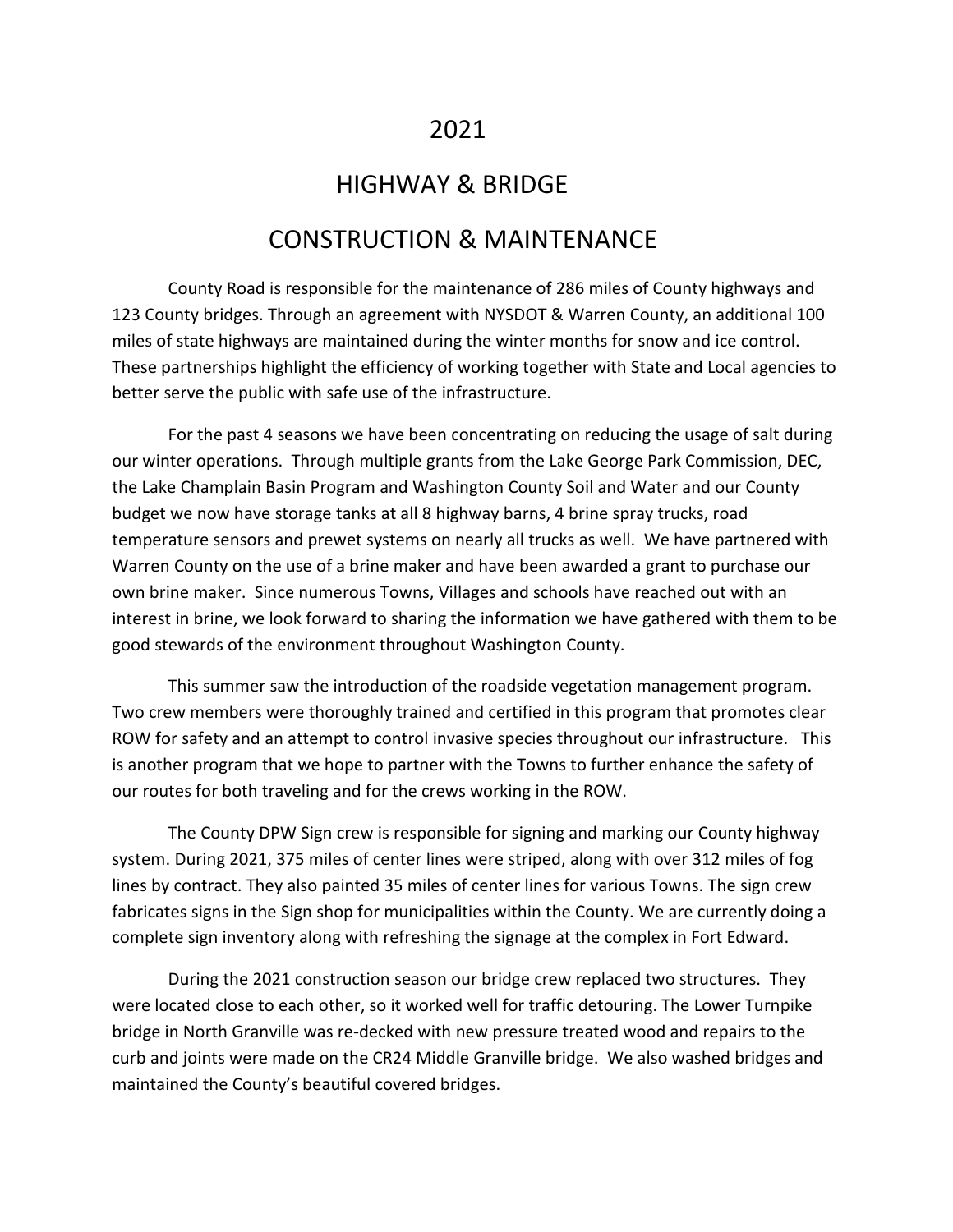Our Construction crews were busy in 2021 with our 2 Gradalls, a wheeled excavator and the rental of 2 track excavators installing over 5200' of cross culverts. The replacement culverts were on our 2021 and 2022 projects. They also backed up the shoulders on the blacktop projects.

Our blacktop crew was also very busy, getting a little over 20 miles of roads. We paved the parking lot at the complex on the Burgoyne Avenue Campus. Paving processes we used this year include Full Depth Reclamation with a base course of blacktop and wearing course, cold in place projects and T&L and Top. The shoulders were then backed up with gravel, topsoil, or crushed gravel.

When not in construction mode the crews were busy maintaining the highways with brush cutting, road sign straightening, installing and repairing guide rail, roadside cleanup and other related work. The 3 roadside mowers were out mowing from early May to November. Our 2 over the rail mowers were out most of the year mowing grass and brush in spring, summer, and fall. Throughout the year the crews patched potholes, cut trees, and took care of requests for service.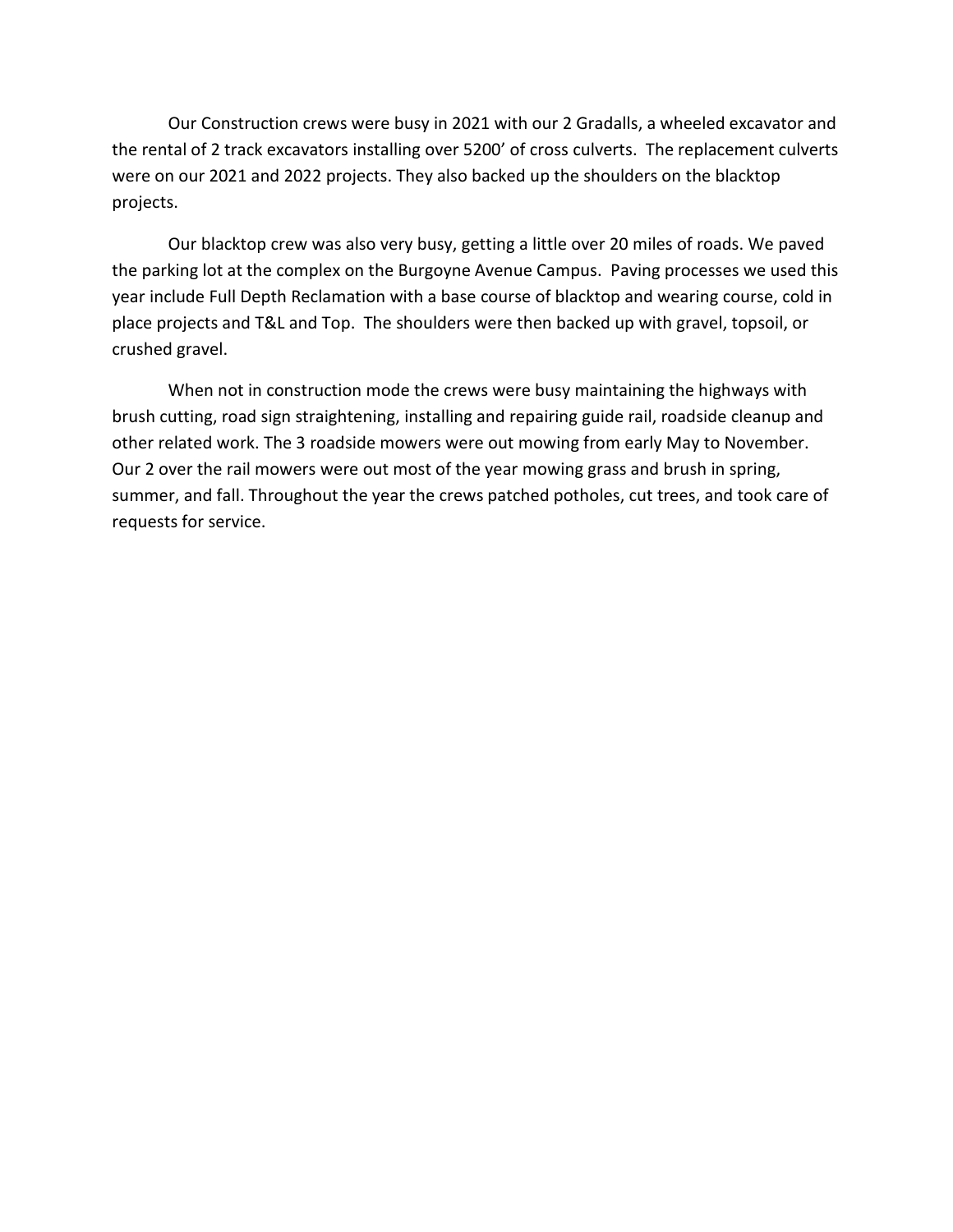### **WASHINGTON COUNTY DEPARTMENT OF PUBLIC WORKS 2021 ENGINEERING**

2021 proved to be a successful and adaptive year for our Engineering Department. Our department was impacted by several forces, internal and external. Material prices and availability had dramatic impacts on procuring supplies and materials and projecting future prices for projects. After over 33 years, our Senior Engineer hung up his hat for retirement, causing our department to work with reduced staffing for most of the year until an additional technician could be hired. Adapting to virtual meetings and conferences still proved to be challenging. However, success prevailed, enabling us to carry out our mission of providing the residents of the county valuable engineering services.

#### **Administrative:**

*1. 2020 Annual Report* – summary of expenditures and construction/maintenance-related activities undertaken by the Washington County DPW in 2020.

*2. Salt stockpiles* in bins at all 8 DPW substations at end of snow removal season – total 4048.77 tons (as of June 2021) – for documentation of County-incurred expenditures relative to State Snow and Ice Control for 2020-2021 winter season. The amount of salt that can be safely stored in all 8 bins is approximately 4,500 tons.

*3. Washington County Safety Days* – Attended 1 day safety overview.

*4. Issued work permits* (under Section 136 of Highway Law) to individuals, businesses, organizations, and other municipalities to perform work on or near County roads inside right-of-way (R-O-W) limits. A total of 40 permits were issued in 2021. These included 14 for Utility work (electrical service & polerelated), 17 driveways/field accesses, 8 ROW Usage, and 1 Oversize Hauling.

*5. Bridge NY Applications* – DPW Staff solicited firms to apply on our behalf for 3 Bridge Replacements and 5 Culvert Replacements for County Highways. Late in 2021 word was received that we were denied on all accounts. DPW Staff assisted in rating and awarding BridgeNY projects for other Regions of NYS.

*6. Assistance to general public* with requests for copies of Town, County, and State (the latter prior to 1946) purchased R-O-W and/or abandonment maps. Our office handled approximately 25 such requests in 2021, the majority from private land surveyors and consulting engineers; and also handled numerous highway-related R-O-W and/or abandonment inquiries from the general public and Office of Real Property (Tax Mapping). Addressed miscellaneous inquiries from the public, other municipalities, and organizations as well.

7. Phase II of Municipal Separate Storm Sewer Systems (MS4) program - in 2021, we assisted in the preparation of the 2020-2021 Annual Report (for term from March 10, 2020 to March 9, 2021). We continued to be involved with the inspections of catch basins and quantifying amounts of sediment removed from each at the County Municipal and Law Enforcement complex in Fort Edward (County maintenance crew from Fort Edward substation inspected and cleaned these) and along County Routes 32, 35, & 75. Our office performed annual inspection and took outfall photographs for the two outfall watersheds along County Route 37 (Burgoyne Avenue) at McIntyre Street & Fuller Pond and the two outfall watersheds behind the Law Enforcement Center.

*8. County Highway Inventory* – certification of County highway mileage (284.01 miles) in 2021 along with updated highway related information as required by NYSDOT for Consolidated Highway Improvement Program (CHIP) aid.

#### *9. DPW-related Freedom of Information Law (FOIL) requests*.

*10. Assistance with miscellaneous administrative functions* – such as: a) adjustments to snow plowing routes; b) billing procedures for materials; c) snow and ice removal/maintenance contracts with Towns; and d) material bid preparations – including culvert pipe, underdrain, crushed stone, concrete, blacktop, sign blanks, centerline/edgeline paint, structural steel, reinforcing steel, etc.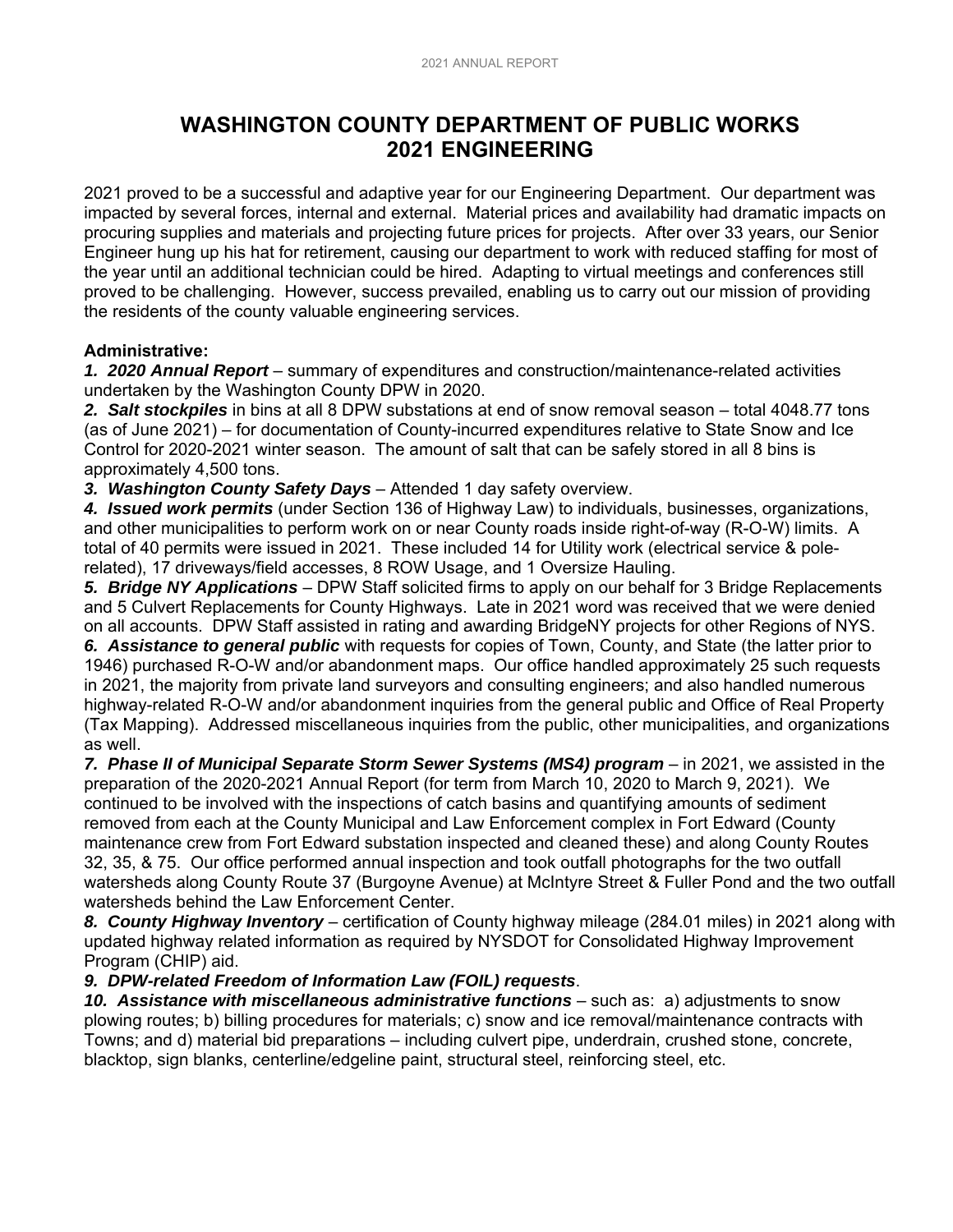11. 76<sup>th</sup> Annual Statewide School For Highway Superintendents – Staff attended this virtually over 4 days. A wide range of topics pertinent to local highways were discussed.

12. NYS County Highway Superintendents Conference - This 2 day webinar event included roadway and bridge information, new developments in engineering, and project case studies.

*13. Engineers Week Seminars –* Virtual 2 Day Seminar presented by the NY Capital District PE Society; a wide range of engineering topics were discussed.

*14. Champlain Watershed Improvement Coalition North Country Stormwater Tradeshow and Conference –* Virtual 1 Day Seminar focusing on stormwater management, treatment, and reduction. *15. Lake Champlain Basin Program Grant -* design, implementation, and inspection for two projects

(Town of Whitehall and Washington County Route 17).

*15. LDSA –* Consultant Selection for current projects.

#### *16. LDSA Project Management –*

*a.* Church Street Bridge, Granville; Bridge Replacement Project was put out to bid and awarded early in 2021. County coordinated the bidding, award, and selection of a Construction Firm. Bridge was closed and removed. A new structure was placed and opened to traffic with completion planned in 2022. DPW Staff was often on-site to inspect and verify work performed. **b.** Shushan Bridge, Jackson/Salem; Right-of-Way was completed and Plans finalized for Superstructure replacement in 2022.

**c.** County Routes 35 and 36 - Pavement Preservation Project was designed, bid, awarded, and completed in 2021.

**f.** Batten-Dugan Bridge, County Route 61 Greenwich/Jackson – Project Kickoff was planned for 2022 for a full replacement project, funding was sought from BridgeNY and denied.

**g.** Burgoyne Avenue – County Route 37 – Pavement Preservation Project kickoff meeting was held for anticipated design in 2022.

**17. MS4 Program Sewer Vacuum Trailer** – Trailer was procured in 2021 and stored at Washington County and used by Municipalities included on the grant.

18. Water Quality Improvement Program, Grant Applications - Provided information and pictures for applications for a grant for culverts and roadside improvements for County and Town roadways throughout the county, totaling over 1 Million Dollars.

**Township Assistance in 2021** increased from 2020 due to restoration of assistance funding. The assistance that was provided can be seen in the following list:

*1. Annual update of Town Highway Inventory for 2021* –Town highway superintendents met with engineering staff, using our Fort Edward Highway Substation office, to update highway-related information and sign mileage certifications. Inventory updates and mileage certifications were processed and sent along with County inventory and mileage certification to Region 1 headquarters in Albany, NY. In addition, our office maintains a 40+ year old Town road history data base and continually updates addendums and certified copies of resolutions that define each Town highway system in effect since 1963. This serves as basis for local highway aid, particularly Consolidated Highway Improvement Plan (CHIP). Emergency Services and Real Property offices are kept informed of the road changes we receive from the towns.

*2. Inspection of Town Bridges* – continuing inspection and baseline surveys of town bridges/culverts ranging from 5' span to 20' span. Additional structures less than 5' span were added to inspections, in anticipation of meeting or exceeding said 5' span when replaced.

*3. Town of Dresden, Marina Road* – Culvert Inspection and recommendation for improvement

*4. Town of Easton, Louse Hill Road* – Survey and CAD Drawings were completed to correct a stormwater runoff issue.

*5. Town of Fort Ann, Facility* – DPW continues to work with Buildings and Grounds and the Town of Fort Ann on a facility replacement.

*6. Town of Greenwich, Ferguson Road* - survey and design to place a temporary bridge over a defunct culvert.